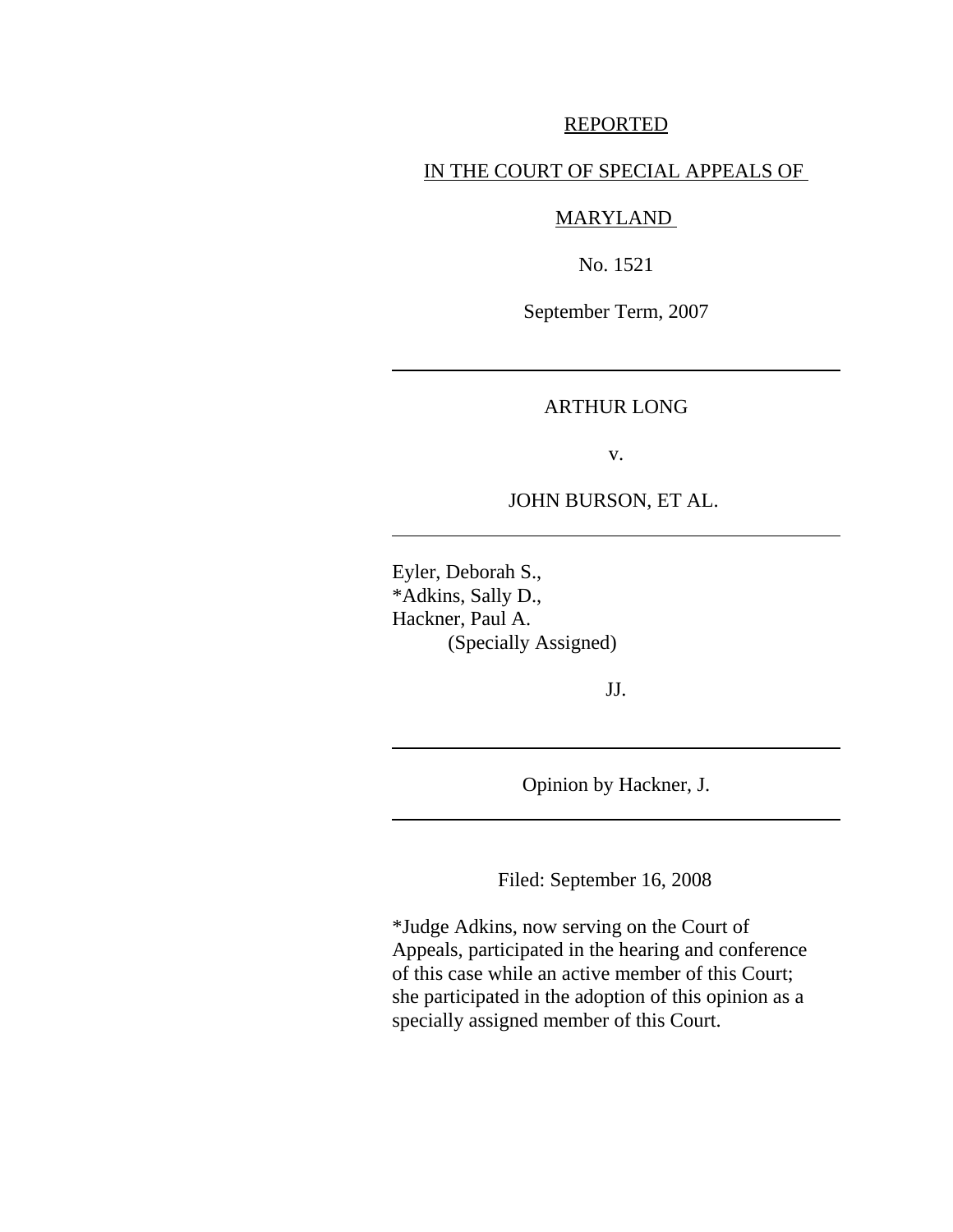Appellant, Arthur Long ("Long" or "appellant"), appeals two orders of the Circuit Court for Prince George's County awarding appellees,<sup>1</sup> Ivor and Elmarine Elphage ("the Elphages") foreclosure proceeds from the sale of real property in the amount of \$114,969.87 and costs and attorneys' fees totaling \$37,497.98. On appeal, Long presents three questions for our review, which we have slightly rephrased:

- 1. Did the circuit court err in awarding the Elphages \$114,969.87 of the foreclosure surplus proceeds?
- 2. Did the circuit court err in failing to consider Long's claims of breach of contract, conversion, trespass, punitive damages, and attorneys' fees?
- 3. Did the circuit court abuse its discretion in granting the Elphages attorneys' fees?

For the following reasons, we shall vacate the judgments of the circuit court and remand for further proceedings.

# **FACTS AND PROCEDURAL HISTORY**

This appeal constitutes the third chapter in the continuing saga of the parties' dispute regarding their interests in real property located at 1305 Chillum Road, Hyattsville, Maryland ("the Property") . Long and the Elphages have been before this Court twice before on issues stemming from a somewhat convoluted transaction for the sale of the Property via a land installment contract ("the Contract").<sup>2</sup> This Court outlined the nature and the history

<sup>&</sup>lt;sup>1</sup>John Burson is the trustee for Bank of America, the foreclosing bank, and is no longer an interested party to the appeal.

<sup>2</sup> As we discuss *infra* in further detail, those cases were *Long I* (filed Oct. 12, 2006) and *Long v. Elphage*, No. 279, September Term 2007, slip. op. (filed Jan. 28, 2008) ("*Long II*).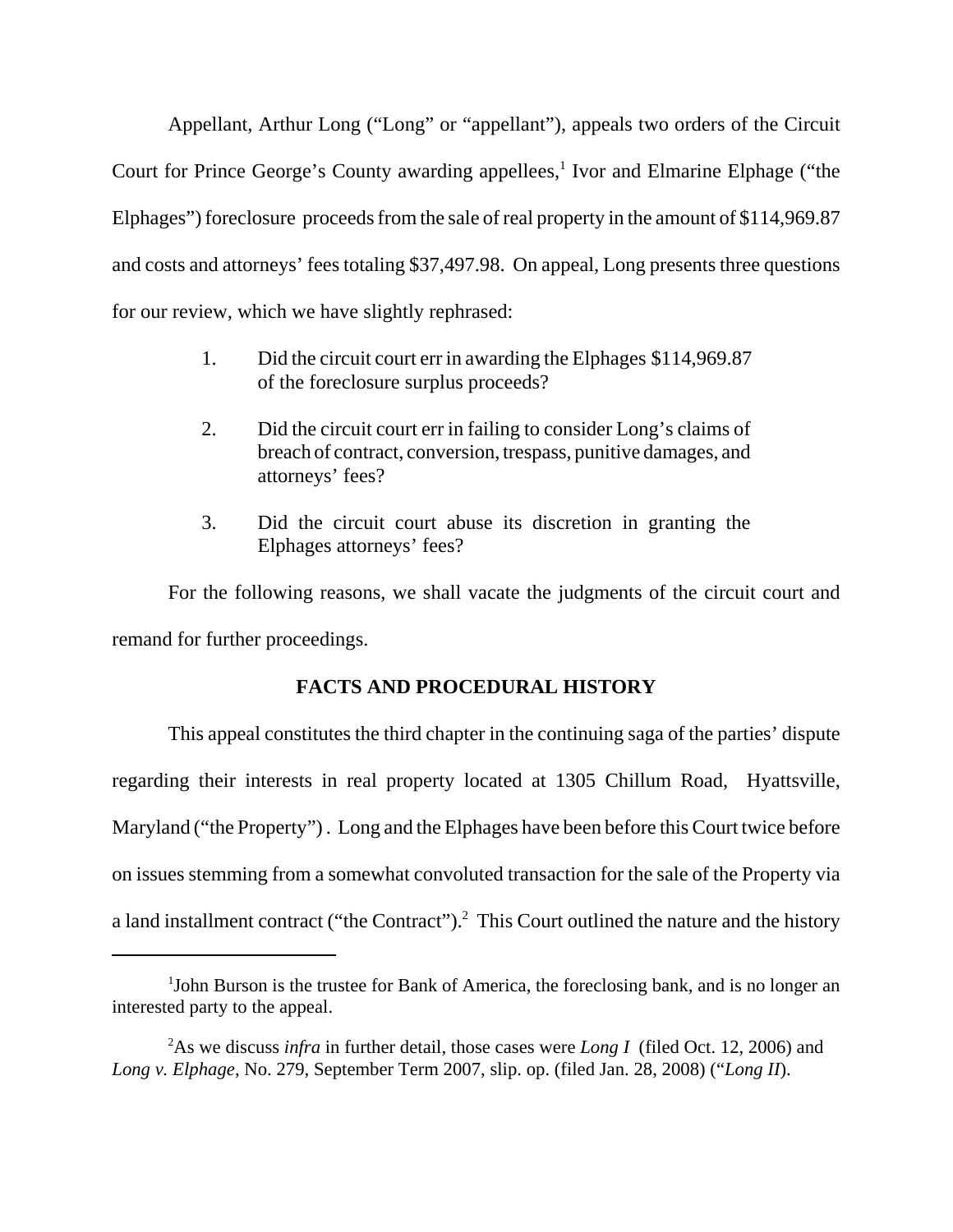of the transaction in *Long v. Elphage*, No. 2064, September Term 2005, slip. op., (filed Oct. 12, 2006) (*"Long I"*).

## *The Contract*

On July 29, 1997, the Elphages entered into a land installment contract with the original signatories, Harrison and Margaret Long ("the Longs"). In 2003, the Longs assigned the Contract to Long.<sup>3</sup> Prior to the Contract, the Elphages had executed a Deed of Trust to secure a loan for their original acquisition of the Property The balance owed by the Elphages on the Deed of Trust when they entered into the Contract with the Longs was \$129,201.67. The Contract recited a total sale price of \$169,201.67 and provided that the Longs would make an initial payment of \$40,000 in the form of a transfer of real property owned by the Longs in Virginia. The remaining \$129,201.67 was to be paid in monthly installments in amounts that would exactly track the monthly payments that the Elphages were required to pay to their lender under the terms of their Deed of Trust.

 In *Long I* this Court noted Mrs. Elphage's testimony during the original trial, that the Longs were unable to obtain the funds to purchase the Property outright. Therefore, the Elphages agreed to finance the sale by way of a land installment contract. The Contract required the Longs to transfer a parcel of property they owned in Virginia to the Elphages making up a \$40,000 deposit on the purchase price. In addition, the Longs assumed responsibility for the monthly mortgage, escrow payments, property taxes, and for

<sup>&</sup>lt;sup>3</sup>Long is Harrison Long's brother.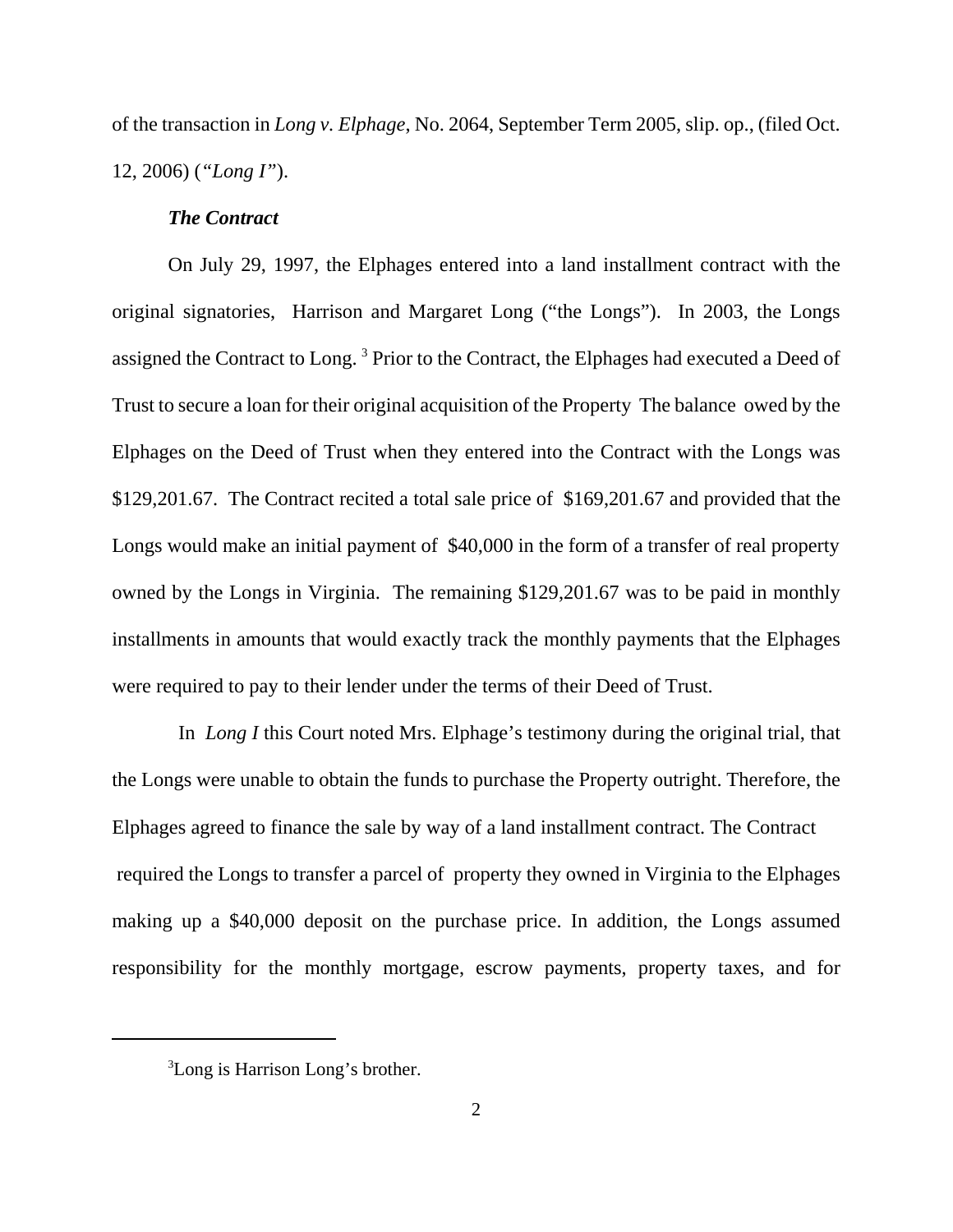maintaining the Property as required by the Elphages' Deed of Trust. However, the Longs were to make those payments to the Elphages rather than the note holder.

Paragraph two of the Contract, entitled "Installment Payments," provides that the balance of the purchase price owed by the Longs equaled the balance that the Elphages owed their lender under the Deed of Trust note. The paragraph begins by reciting the existence of the Deed of Trust which required the Elphages to pay monthly installments to their lender "in constant and level monthly installments of \$1,029.02 each,"which included payment on the principal of the loan as well as mandatory "mortgage insurance, real estate taxes, and hazard insurance."<sup>4</sup> Paragraph two also explained that the Elphages' monthly payment on the Deed of Trust "changes from time to time because of changes in the amount of real estate taxes and hazard insurance premiums." It listed the following payment schedule that the Elphages were required to follow under the Deed of Trust, exclusive of real estate taxes and hazard insurance:

| July 1, 1997 through July 1, 2003   | \$1,066.51  |
|-------------------------------------|-------------|
| August 1, 2003 through July 1, 2023 | \$1,056.58  |
| August 1, 2023 through June 1, 2024 | \$1,029.02  |
| July 1, 2024                        | \$1,022.16. |

<sup>&</sup>lt;sup>4</sup> Paragraph two also noted that the Deed of Trust "bears interest at the rate of 8.625% per annum, [and] is due and payable in full on July 1, 2024."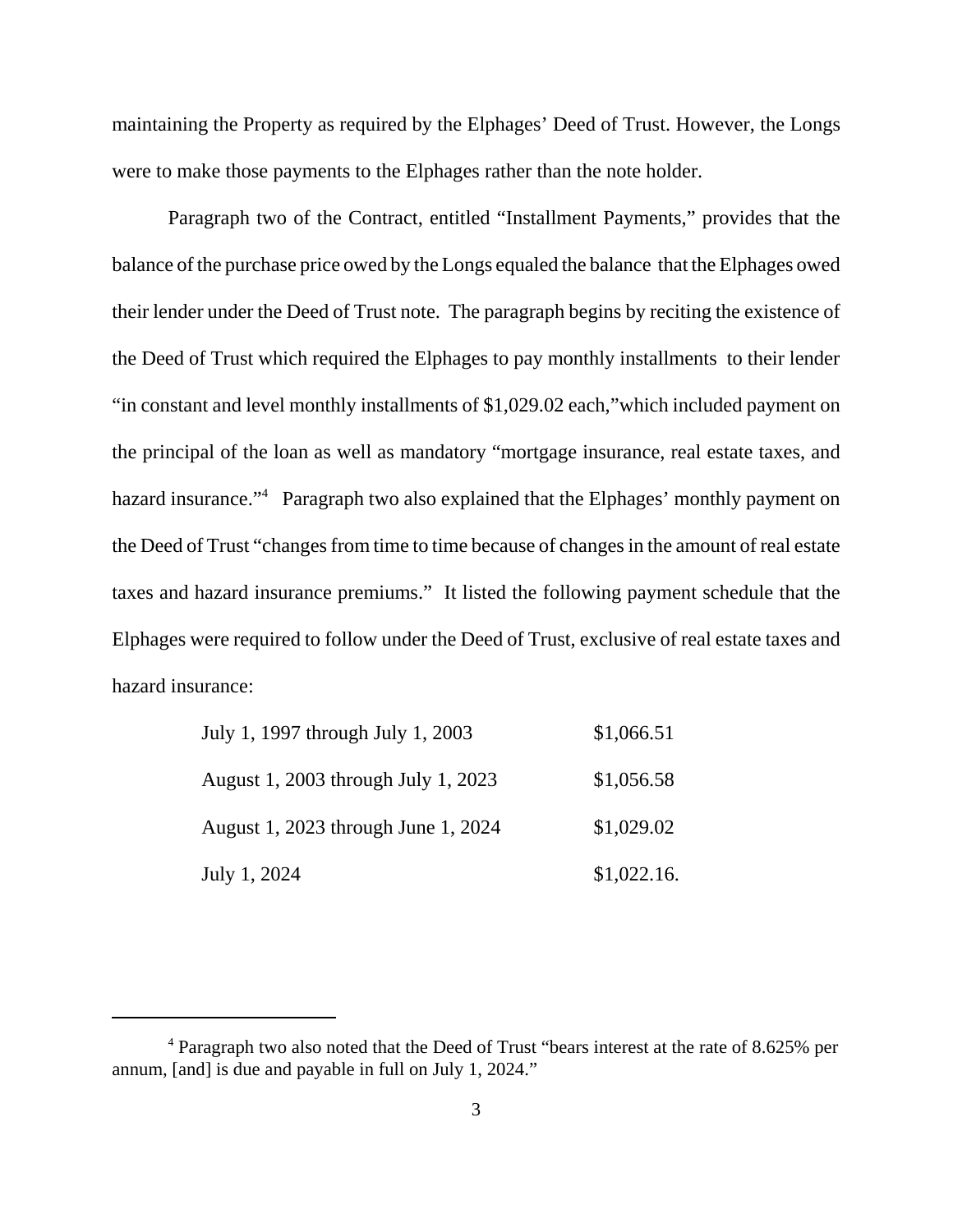Having described the Elphages' payment obligations under the Deed of Trust in Paragraph two , Paragraph four then establishes Long's payment obligation to the Elphages. That paragraph, entitled "Application of Provisions of Deed of Trust to Purchaser", incorporated, in pertinent part, the payment provisions from the Deed of Trust into the Contract. Specifically, paragraph four provided that " Purchaser [Long] shall comply with, assume, perform, and owe Seller [the Elphages] the duties and obligations described in such paragraphs as though those paragraphs had the substitution of the following terms: (i) "Seller" for "Lender," (ii) "Purchaser" for "Borrower,"and (iii) "Installment Land Contract between Seller and Purchaser." Paragraph thirteen of the Contract accordingly stipulated that Long's monthly payment due on the first of each month was \$1029.02 "exclusive of hazard insurance, real estate taxes,[and] mortgage insurance."

Paragraph three of the Contract gave the Elphages, upon default of any of the provisions of the Contract:

> the right to accelerate all remaining payments and require [Long] to pay immediately the full amount of the then-remaining balance of principal and outstanding interest and other charges of the Deed of Trust which have not been paid plus all costs and expenses incurred by [the Elphages] in enforcing this contract to the extent not prohibited by applicable law, including reasonable attorneys' fees.

The Contract also provided that when 40% of the balance was paid off, the Elphages would deed the Property to the Longs.

#### *The Elphages' Declaratory Judgment and Breach of Contract Action*

In 2002, the Elphages brought a declaratory judgment and breach of contract action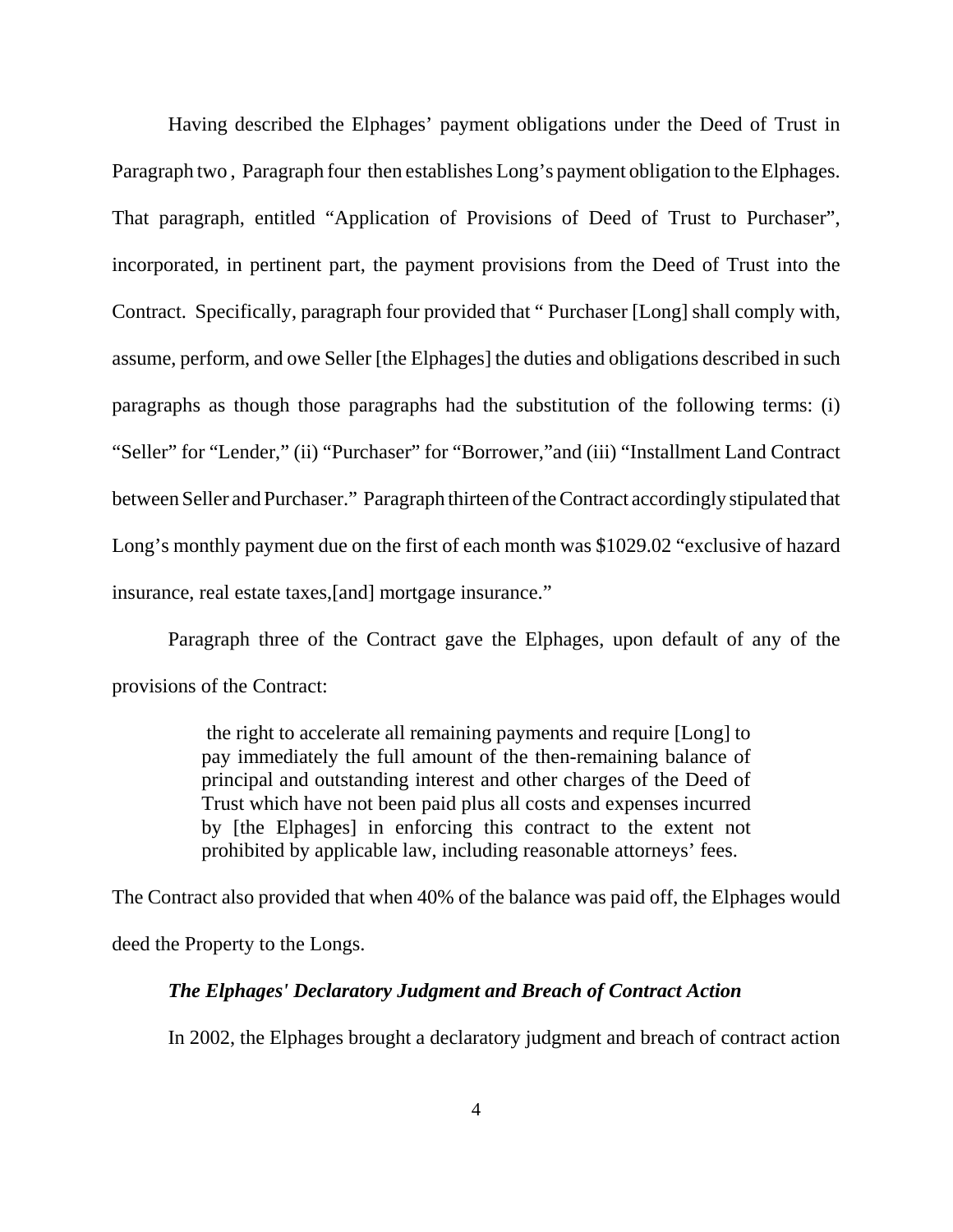in the Circuit Court for Prince George's County against the Longs, alleging that the Longs had breached the Contract by failing to pay monthly installments and failing to maintain the Property. The Elphages also sought a declaration that the assignment of the Contract from Harrison and Margaret Long to appellant was void. Although instituted in 2002, the Elphages' declaratory judgment action has run parallel to the foreclosure proceedings in the instant case but was not consolidated therein. As we noted above, the declaratory judgment action has been the subject of two prior appeals before this Court. To give consistency and clarity to the issues before us in the instant case, we excerpt relevant facts and procedural history surrounding the declaratory judgment action from our opinion in *Long I*:

> The Elphages sought a declaration that the Longs were in default and no longer had any rights under the [C]ontract; that they (the Elphages) had the right to repossess the [P]roperty; and that they "shall have the right to foreclose on [the Longs'] equity of redemption by judicial sale." The Elphages asked the court to enter an order requiring the Longs to release their rights to the [P]roperty and to execute documents conveying to them any interest the Longs had in the [P]roperty. Finally, the Elphages sought compensatory damages and attorneys' fees as "alternative relief."

> > \* \* \*

Sometime later in 2004, the [Elphages] learned that the [C]ontract had been assigned to [ ] Long. On January 21, 2005, they filed a second amended complaint that added [ ] Long as a defendant and also added a count seeking a declaration that the assignment of the Contract was procured by fraud and was ineffective. The Elphages amended their prayer for relief to request, *inter alia*, that the court determine that [ ] Long had no legal or equitable interest in the [P]roperty "or, in the alternative," that they (the Elphages) had the right to bring a foreclosure action against him. They increased their compensatory damages request to \$500,000.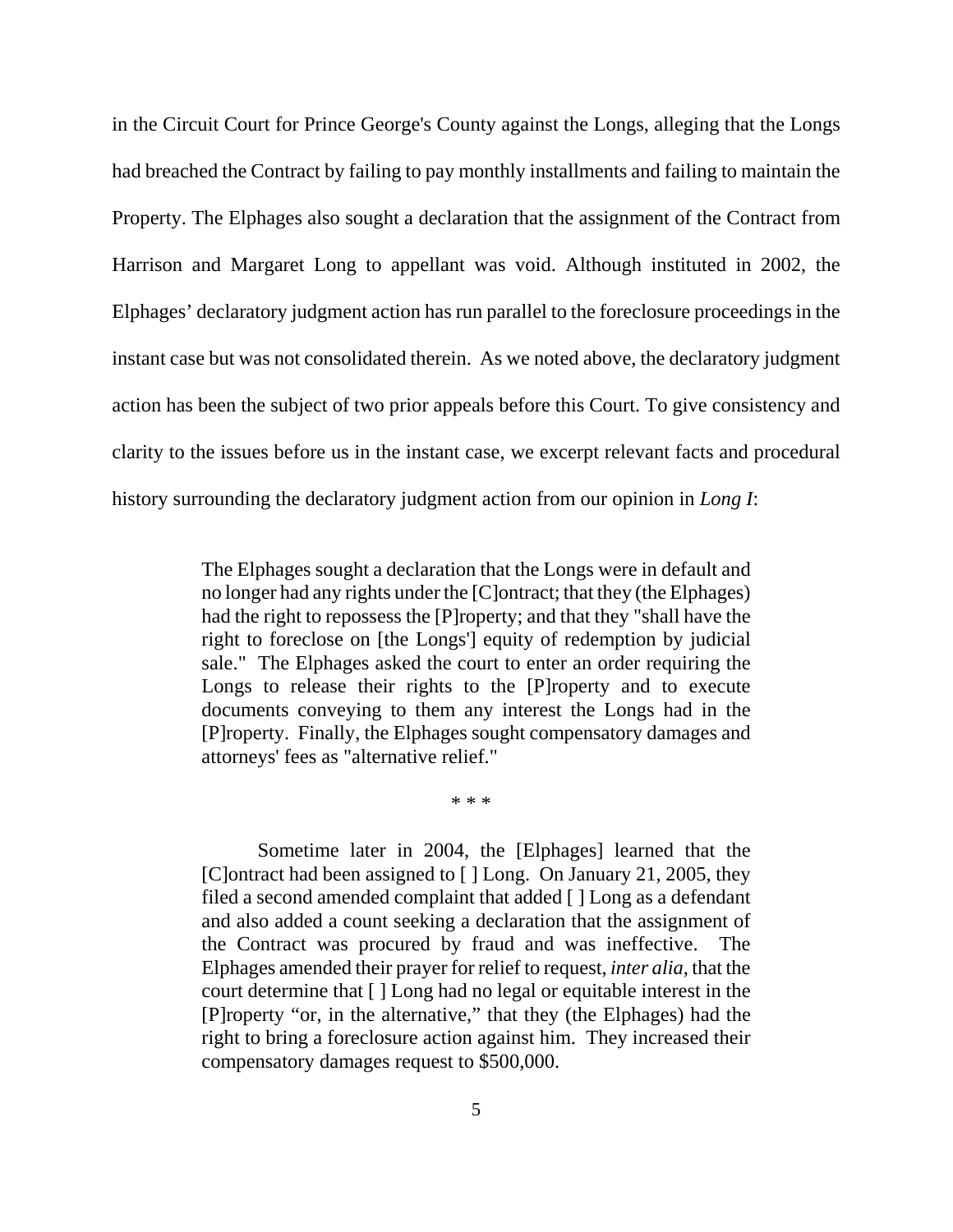\* \* \*

A bench trial took place on July 27, 2005. . . . The witnesses who testified about facts relevant to this appeal were Mrs. Elphage and [ ] Long (who was representing himself).

\* \* \*

[Mrs. Elphage testified that] in January 2005, [ ] Long failed to make any payment to the Elphages. In February 2005, he made a monthly payment that Mrs. Elphage credited as the January 2005 payment. Although the Elphages' attorney sent a letter to [ ] Long, on February 14, 2005, informing him that he should make payments on the [P]roperty to Mrs. Elphage, who would accept them, [ ] Long did not do so. Nor did he respond to the "Notice of Default" letters of May 16, 2005, and June 15, 2005. Thus, by the time of trial, payments under the [C]ontract were six months in arrears (February through July 2005). As a consequence, Mrs. Elphage had to withdraw money from her IRA account and borrow money from her sister-in-law in order to make the monthly payments on the Property. In total, she and Mr. Elphage had had to pay \$8,895 to avoid foreclosure.

\* \* \*

On August 12, 2005, the trial court issued a written declaration of rights finding, *inter alia*, that [ ] Long had defaulted under the [C]ontract by failing to make monthly payments after January 2005; that the default made the [C]ontract unenforceable and void; that [] Long no longer had any legal or equitable interest in the [P]roperty; and that the Elphages were now the fee simple owners of the [P]roperty, free and clear of the [C]ontract. The court declined to award the Elphages any compensatory damages [or attorneys' fees].

*Long I.*, slip op. at 2-8.

Both Long and the Elphages appealed the judgment of the circuit court to this Court.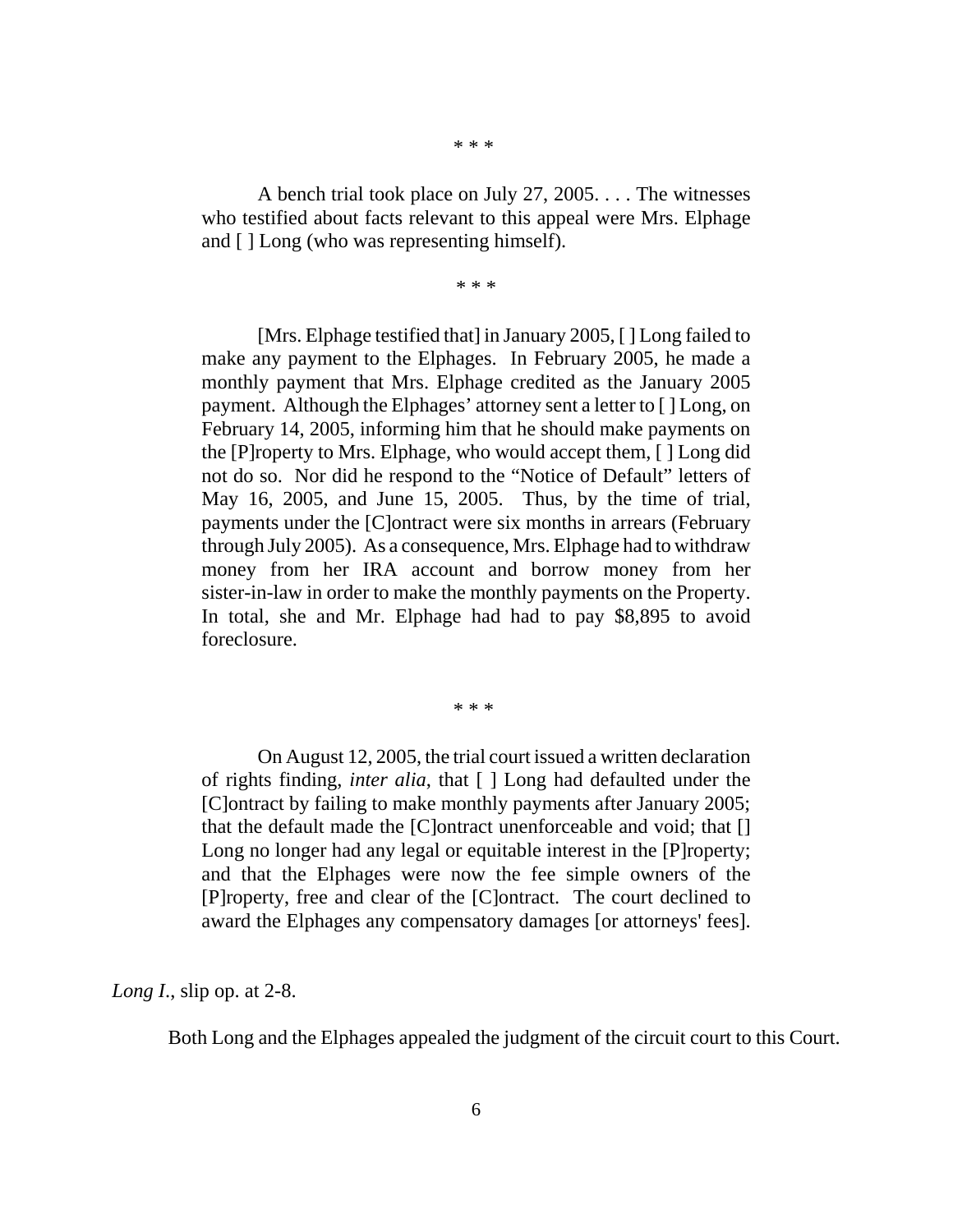*Id.* at 1-2. Long challenged that portion of the circuit court's ruling divesting him of any rights in the Property. *Id*. at 9. The Elphages cross-appealed on the subject of attorneys' fees. *Id.* at 1. In an opinion issued October 12, 2006, we vacated and remanded the judgment of the circuit court. *Id*. at 13. In doing so, we held that the Elphages could not legally repossess the Property through a declaratory judgment action. *Id.* at 11. We explained that Maryland law viewed a land installment contract as a form of a lien instrument whereby the seller in retaining legal title to the subject property maintained a "security interest" in the property to ensure the enforcement of the contract obligations. *Id.* at 9-10. Upon entering into the land installment contract, however, equitable title immediately passed to the buyer, in this case Long. *Id*. at 9, 12. We then explained that the Maryland Rules stipulated that the only means of enforcing a land installment contract was through foreclosure proceedings, emphasizing that "[p]lainly, a seller who seeks to repossess from the purchaser [of] property sold under a land installment contract only may do so by a foreclosure action." *Id.* at 10-11. We further noted: "[T]he purpose of this procedure is to provide a mechanism whereby a purchaser would not lose the equity and interest he had built in his home in the event of a default." *Id.* at 11 (internal citation, quotation and alteration omitted) (Emphasis added).

Accordingly, we concluded that to "obtain any interest greater than a security interest" under the Contract, the Elphages were required to institute foreclosure proceedings against Long. *Id.* at 12. Therefore we vacated that portion of circuit court's ruling declaring the Contract void and that Long no longer had "any legal or equitable interest" in the Property,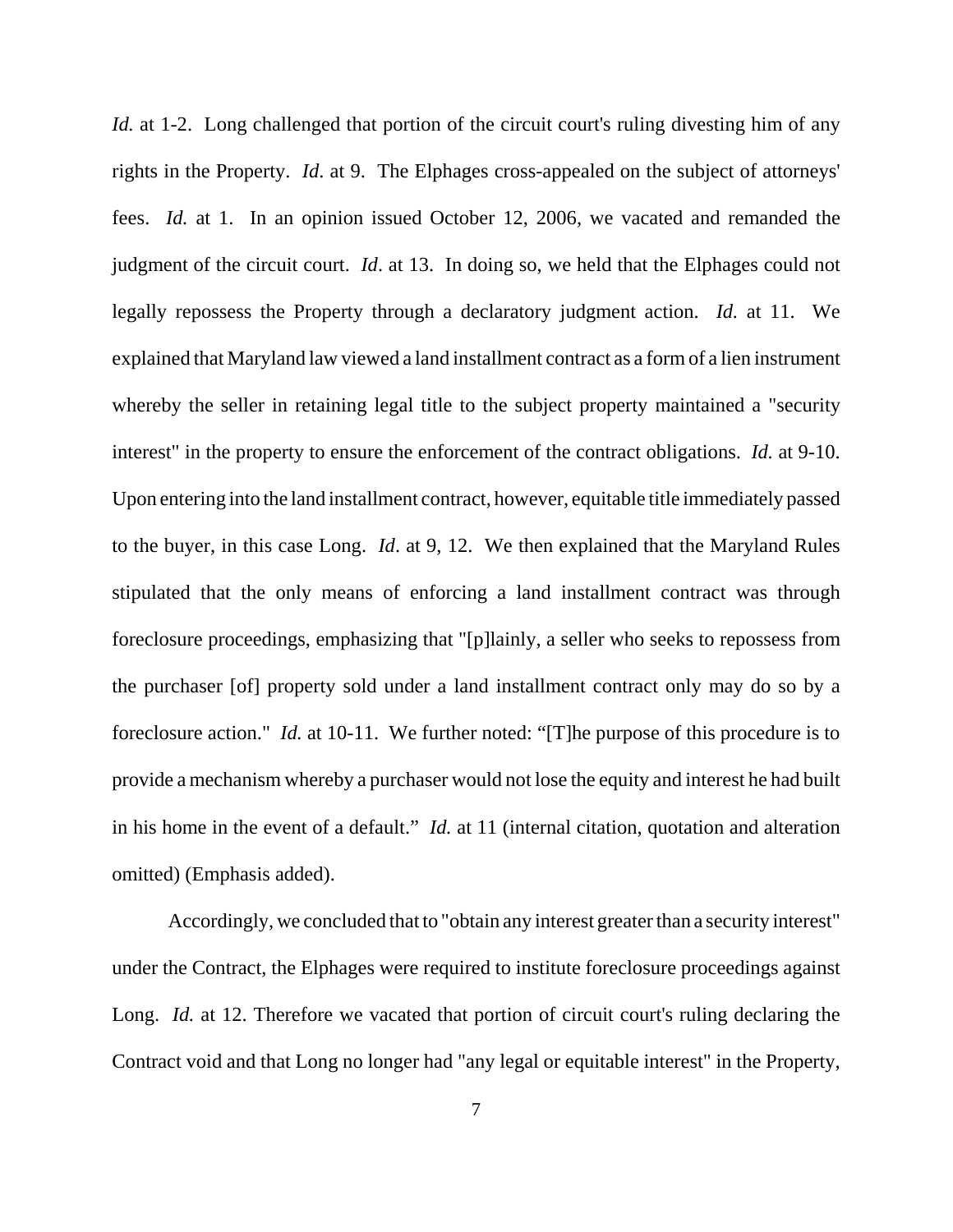and declaring that the Elphages were the sole owners of the Property. *Id.* at 13. We also observed that, "[a]s our decision with respect to [ ] Long's appeal has rendered the Elphages' cross-appeal moot, we need not address it." *Id.* at 13. Thus, we remanded the case to the circuit court for "an entry of a revised declaratory decree" consistent with our opinion.<sup>5</sup>

## *Foreclosure*

In the meantime, on May 1, 2006, the Bank of America, holder of the Deed of Trust note, instituted foreclosure proceedings on the Property. Following a foreclosure sale of the Property, after the bank had been paid in full, there were surplus proceeds totaling \$233,195.93. As the equitable owner of the Property, Long filed a Petition for Surplus Proceeds from the Property, which the auditor granted. The Elphages subsequently filed an Application for Payment of Surplus Proceeds and Objections to Ratification of Auditor's Report and Objection to Petition for Payment of Surplus Proceeds by [ ] Long, claiming that they should be awarded \$114,969.87 to satisfy the outstanding balance that Long still owed them on the Contract. Long filed a reply, claiming that the Elphages were seeking a double recovery on the Contract, as the debt owed on the Contract had been satisfied by the proceeds of the foreclosure sale. Long also filed a motion seeking "damages and attorneys' fees" resulting from "the Elphages' improper conduct in evicting Long from [the Property] in

<sup>&</sup>lt;sup>5</sup>On remand, the circuit court once again declared that "Ivor C. Elphage and Elmarine Elphage are the owners in fee simple of the real property" at issue. *Long II*, slip. op. at 3. Long once again appealed that decision to this Court. *Id.* The Elphages however, in a letter to this Court "recognize[d] that the 'revised' declaration is facially incorrect" and stated that they did not oppose the relief sought by Long's appeal. *Id.* Accordingly, we once again vacated the judgment of the circuit court and remanded for further proceedings, "so that the declaration may be properly revised." *Id.* at 4.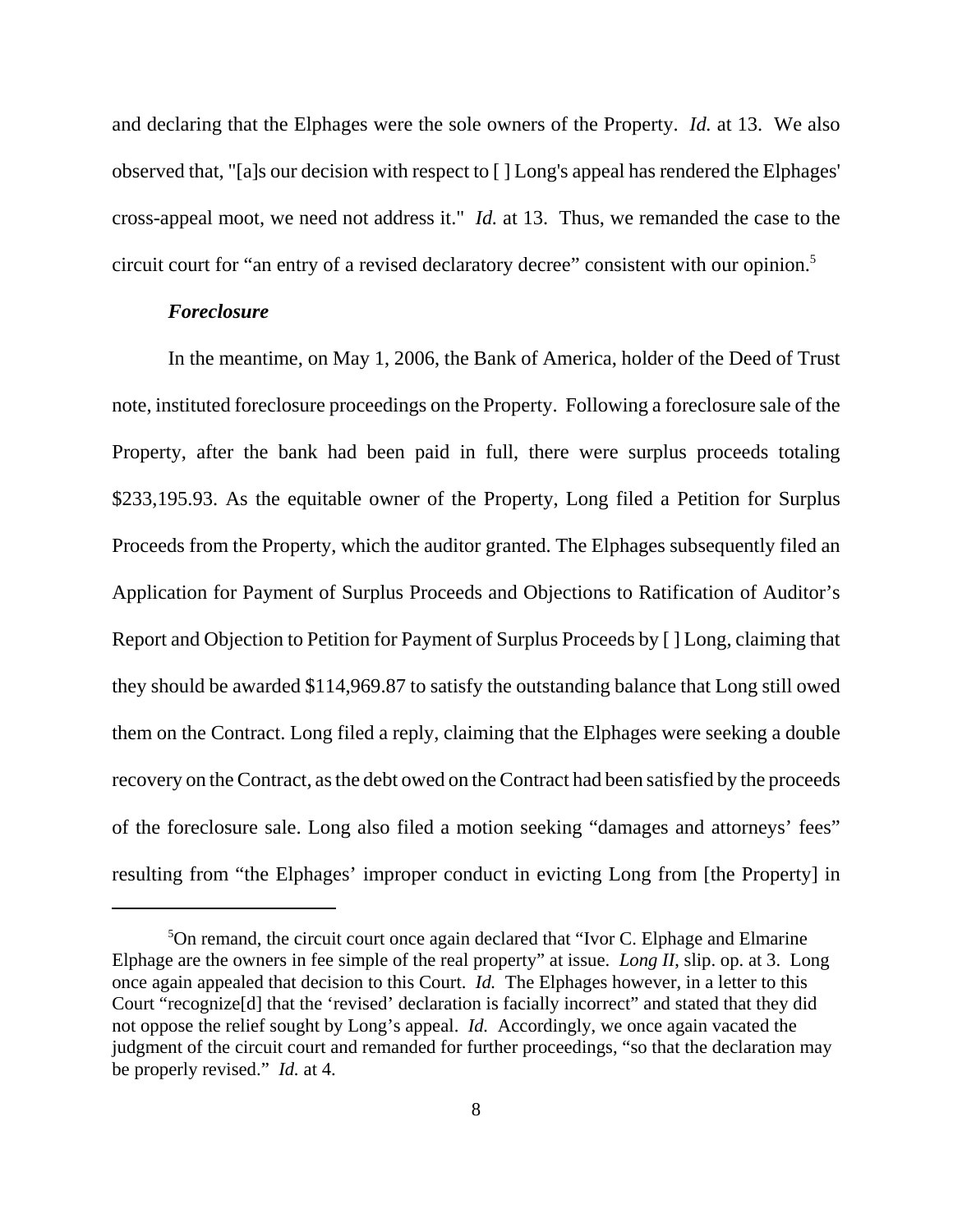August 2005 through self-help means and waste."

A hearing was held on April 5, 2007. At the hearing, the Elphages argued that the references to the Deed of Trust in the Contract merely functioned as notice of the debt's existence. They asserted that because Long "[k]nowingly and voluntarily assumed the risk of non-payment when he entered into the land installment contract," he was estopped from claiming the Contract as a defense to the Elphages' debt claim. Finally, the Elphages claimed that Long's failure to make monthly payments under the Contract was the actual cause of the foreclosure proceedings in the instant case as the Elphages could not afford the payments on the Deed of Trust. Thus, the Elphages concluded, because Long had "unclean hands" he was not entitled to surplus proceeds because his actions had caused the foreclosure action in the first place.

Long countered that "through his equity in the [P]roperty through this foreclosure process, [he] has in fact paid off the Elphages['] [D]eed of [T]rust," and that he was entitled to set-off and subrogation. Long also asserted a damages claim for ejectment. Long abandoned the claim, however, upon questioning from the court as to how he intended to prove damages.

At the close of argument, the circuit court granted the Elphages' motion, awarding them \$114,969.87 from the foreclosure proceeds.<sup>6</sup> At that hearing, the Elphages also moved

<sup>&</sup>lt;sup>6</sup>The court initially awarded the Elphages the entirety of the foreclosure proceedings. Upon clarification from the Elphages, however, the court amended its award to \$114,969.87. An order reflecting that amount was entered into on April 5, 2007.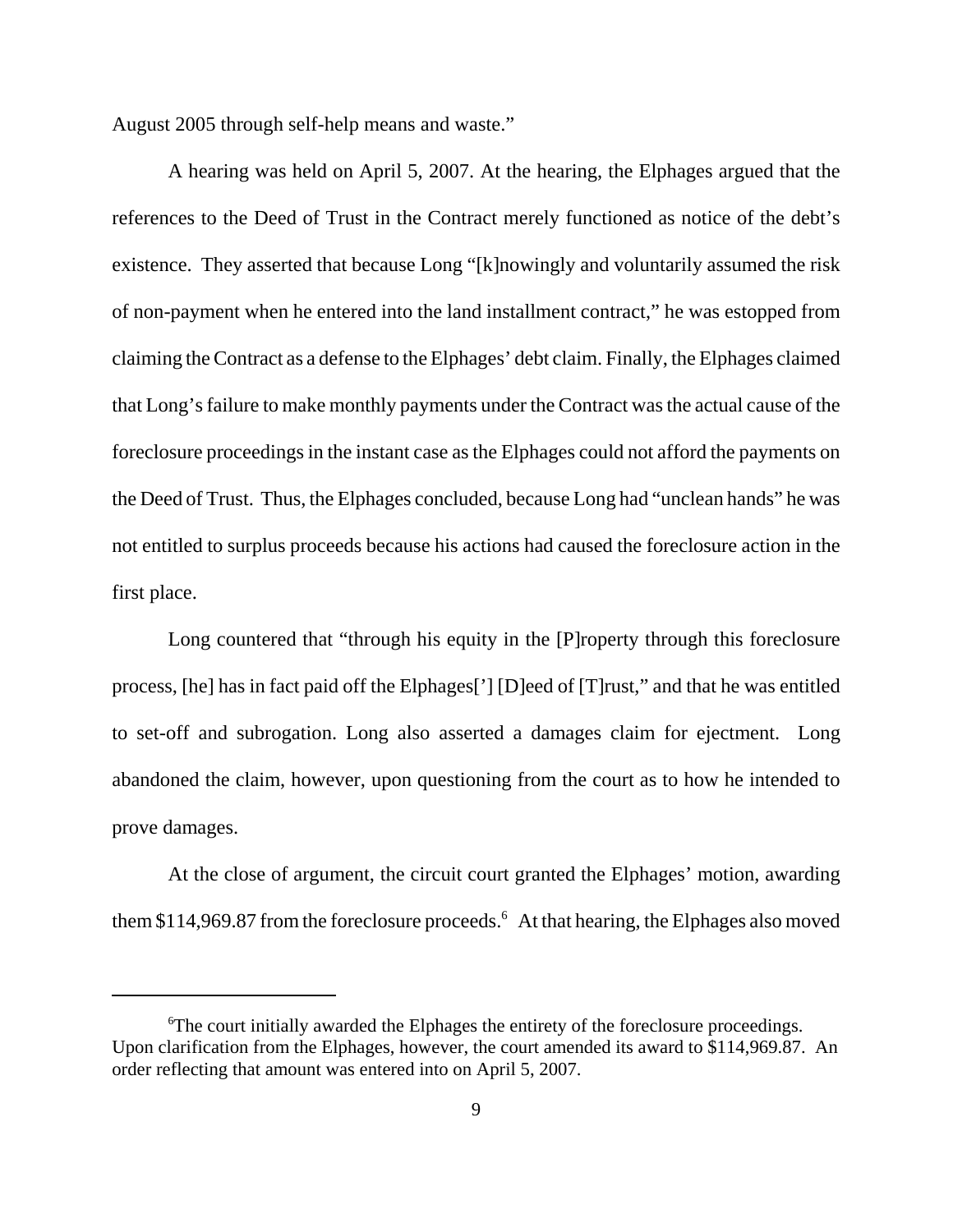for attorneys' fees pursuant to a provision in the Contract allowing for "reasonable attorneys' fees" accrued in the enforcement of the Contract. The court indicated that it would entertain that motion at a later date and gave the Elphages leave to submit their request in writing along with any supporting materials.

On April 24, 2007, the Elphages filed a Motion for Attorneys' Fees with the court. In support of their motion, the Elphages submitted an affidavit from Roy I. Niedermayer, counsel to the Elphages, as well as hourly billing records and a list of expenses. A hearing was held on the attorneys' fees motion on July 11, 2007. At the hearing, the Elphages submitted a list of "Professional Services" listing the type of services their lawyers had provided, the lawyer performing the service, the date the services was provided, as well as the time spent. The Elphages also submitted a list of expenses they accrued from 2005 through 2007. Additionally, Roy Niedermayer, the Elphages' lead counsel, testified as to the work involved in the Elphages' case, as well as the reasonableness of the fees assessed, as detailed in the Elphages' exhibits. In total the Elphages requested \$37,497.98 for attorneys' fees<sup>7</sup> that they had accumulated in various proceedings against Long to enforce the Contract since 2005. At the end of the hearing, the circuit court awarded them precisely that amount. An order was issued reflecting the court's ruling on August 20, 2007. This timely appeal followed.

<sup>&</sup>lt;sup>7</sup>In their Motion For Attorneys' Fees, the Elphages originally requested "32,452.53 for legal fees incurred from January 2003 through October 2005" and "\$7,061.95 for legal fees incurred from January 2007 through the present" for reasonable attorneys' fees incurred in the surplus action.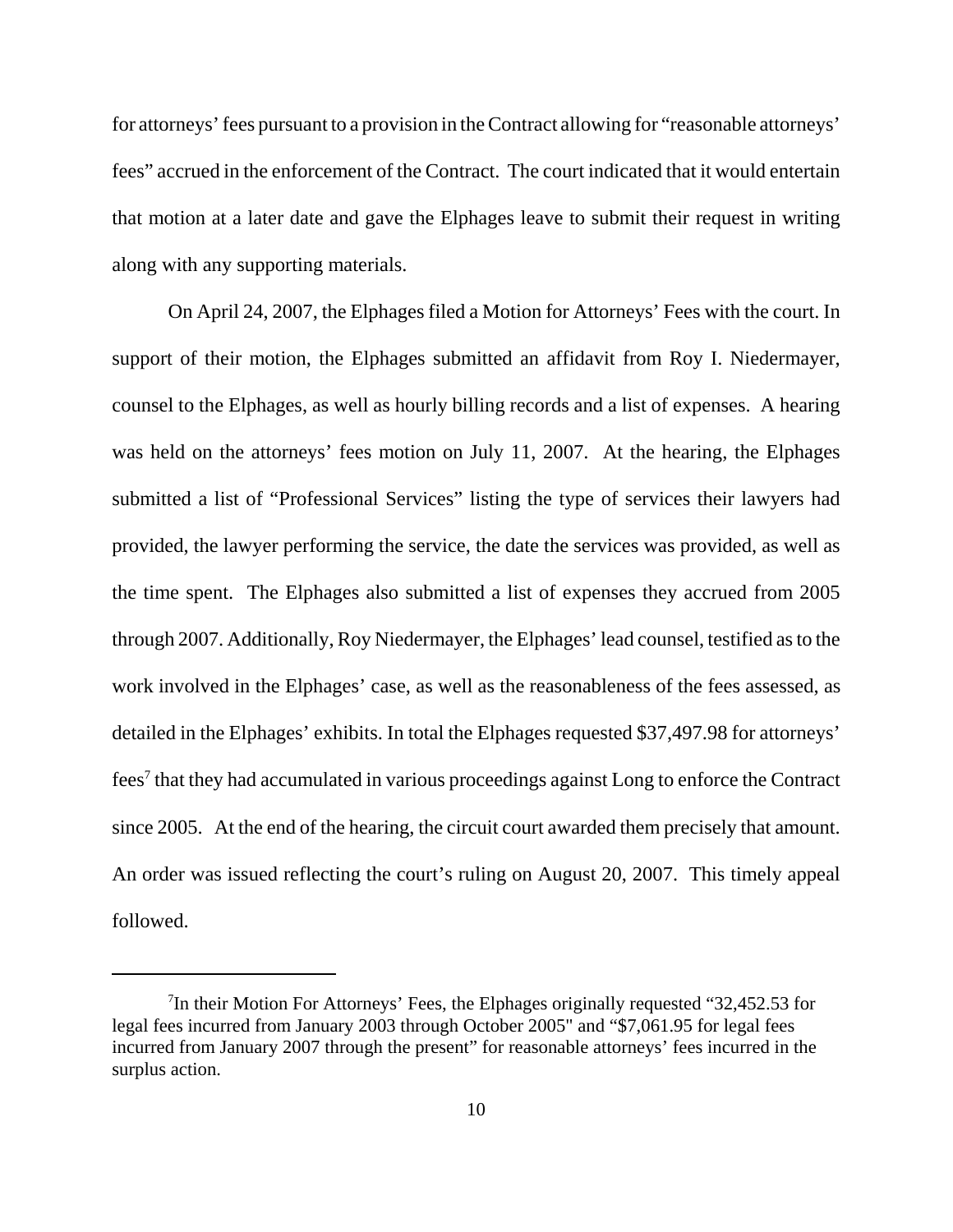Further facts and details of the proceedings will be described throughout this opinion as may be necessary for our discussion.

#### **DISCUSSION**

**I.**

### **Did the circuit court err in awarding the Elphages \$114,969.87 of the foreclosure**

## **surplus proceeds?**

Long asserts that the circuit court erred in awarding \$114,969.87 of the foreclosure proceeds to the Elphages because its ruling is based on the incorrect premise that the Contract created a separate debt owed by Long to the Elphages distinct from that the Elphages owed to the bank on the Deed of Trust. $8$  Long argues that the court's

<sup>&</sup>lt;sup>8</sup>Long also argues that the circuit court's decision "contradicts and varies the final unreported decision of October 12, 2006 of this Court [*LongI*] which dealt with the rights of the parties under the [C]ontract." Long maintains that the circuit court's ruling "contradicts the 'law of the case.'" In support of his contention, Long draws our attention to the facts and proceedings section of *Long I* where we noted that the Elphages had entered into a land installment contract with the Longs, and commented that the balances on both the Contract and the deed of trust were precisely equal. Long then observes that we concluded that he held "equitable title" to the Property, while the Elphages only held legal title to secure "Long's obligations under the [C]ontract." Thus Long contends, "[t]he opinions and the facts to which such opinion are based are conclusive and final between the parties and they are 'the law of the case."

While we agree with *Long I*'s explication of the Contract and the relationship of the parties, we are compelled to note that the holding in that case is more limited than appellant suggests. It is only the holding of the case that gives rise to the law of the case.

The law of the case is a rule of appellate procedure whereby, "[o]nce an appellate court has answered a question of law in a given case, the issue is settled for all future proceedings." *Stokes v. American Airlines*, 142 Md. App. 440, 446 (2002). The portions of our opinion in *Long I* that determine the ownership interests in the Property and the validity of the declaratory judgment action constitute our decisions on "questions of law" that are binding in future proceedings. *Id.* However, our recounting of the facts and proceedings before the lower court described in the factual history section of our opinion does not constitute our holding, but merely (continued...)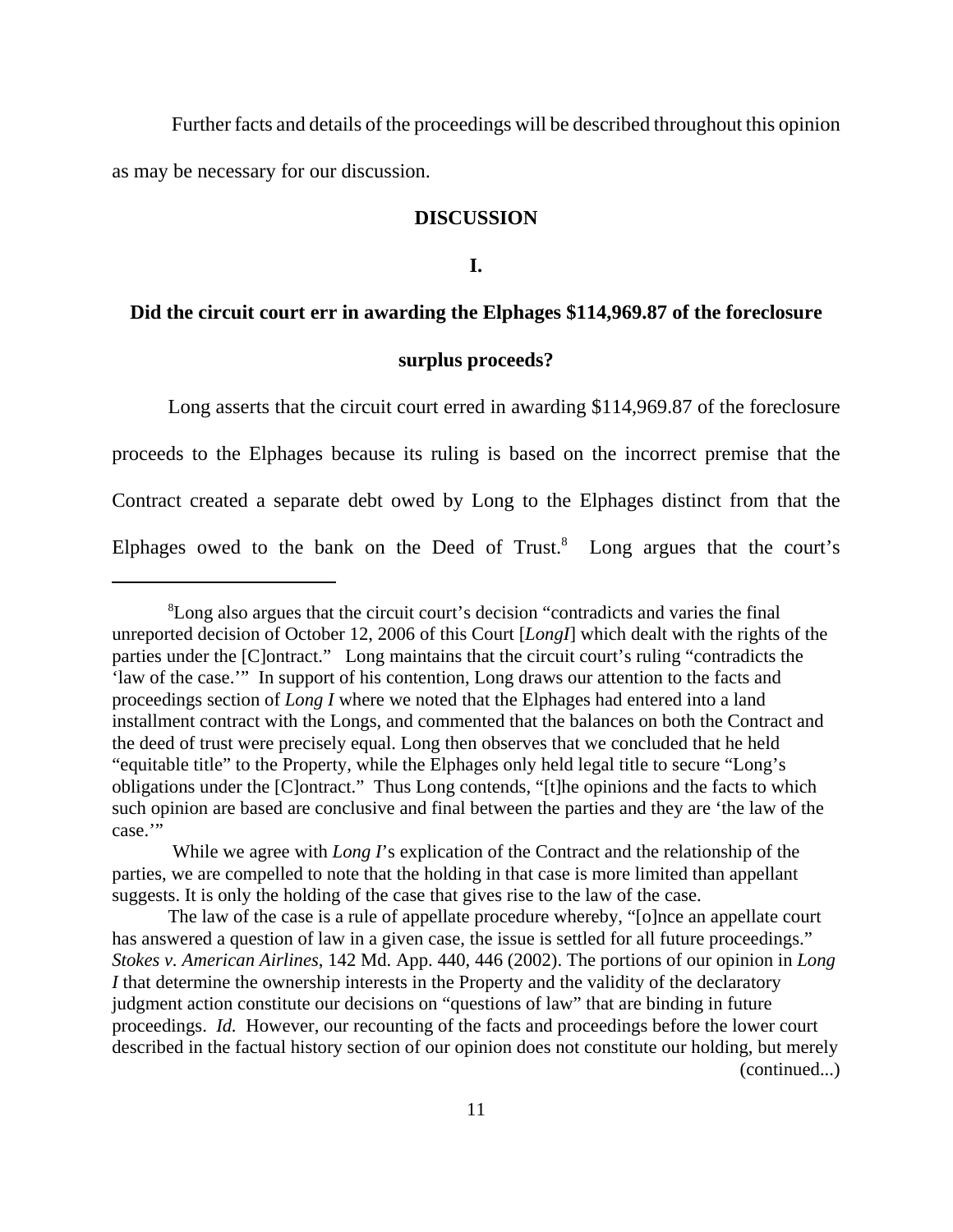interpretation of the Contract as establishing two separate and distinct debts is contrary to the "express written terms of the [C]ontract." Specifically, Long points to paragraph four of the Contract, which stipulates that Long "would comply with, assume, perform, and owe the Elphages the duties and obligations, including payment obligations as set forth in certain paragraph of the deed of trust." He also notes that at trial, Mrs. Elphage testified that the Longs "assumed responsibility for the monthly mortgage and escrow payments... [which] were to be made to the Elphages." Finally, Long claims that to make it clear that the debt under the Contract and the Deed of Trust were the same, the Contract "gave the Elphages the right, upon default by [Long]... to accelerate all remaining payments and require [Long] to iediately [sic] pay the full amount of the remaining balance of the principal and interest under the deed of trust note." Thus Long concludes, because "Long assumed the Elphages' payment of the Deed of Trust loan, [ ] Long fulfilled his obligations under the [C]ontract when the debt secured by the foreclosed Deed of Trust was paid from the foreclosure proceeds in the present case." Therefore the Elphages have no right under the Contract to the foreclosure proceeds at issue in the instant case.

<sup>8</sup> (...continued)

recites the facts for the parties' understanding. The language contained therein that Long alleges as binding is but mere dicta. As the Court of Appeals has recently reiterated, "it is clear that, in Maryland, dicta not adopted as a final determination may not serve as the binding law of the case." *Garner v. Archer's Glenn Partners, Inc.*, 405 Md. 43, 57 ( 2008).

Appellant also mentions *res judicata* and *collateral estoppel* in passing but did not argue the application of those doctrines to the instant case. Accordingly, we will not address those matters.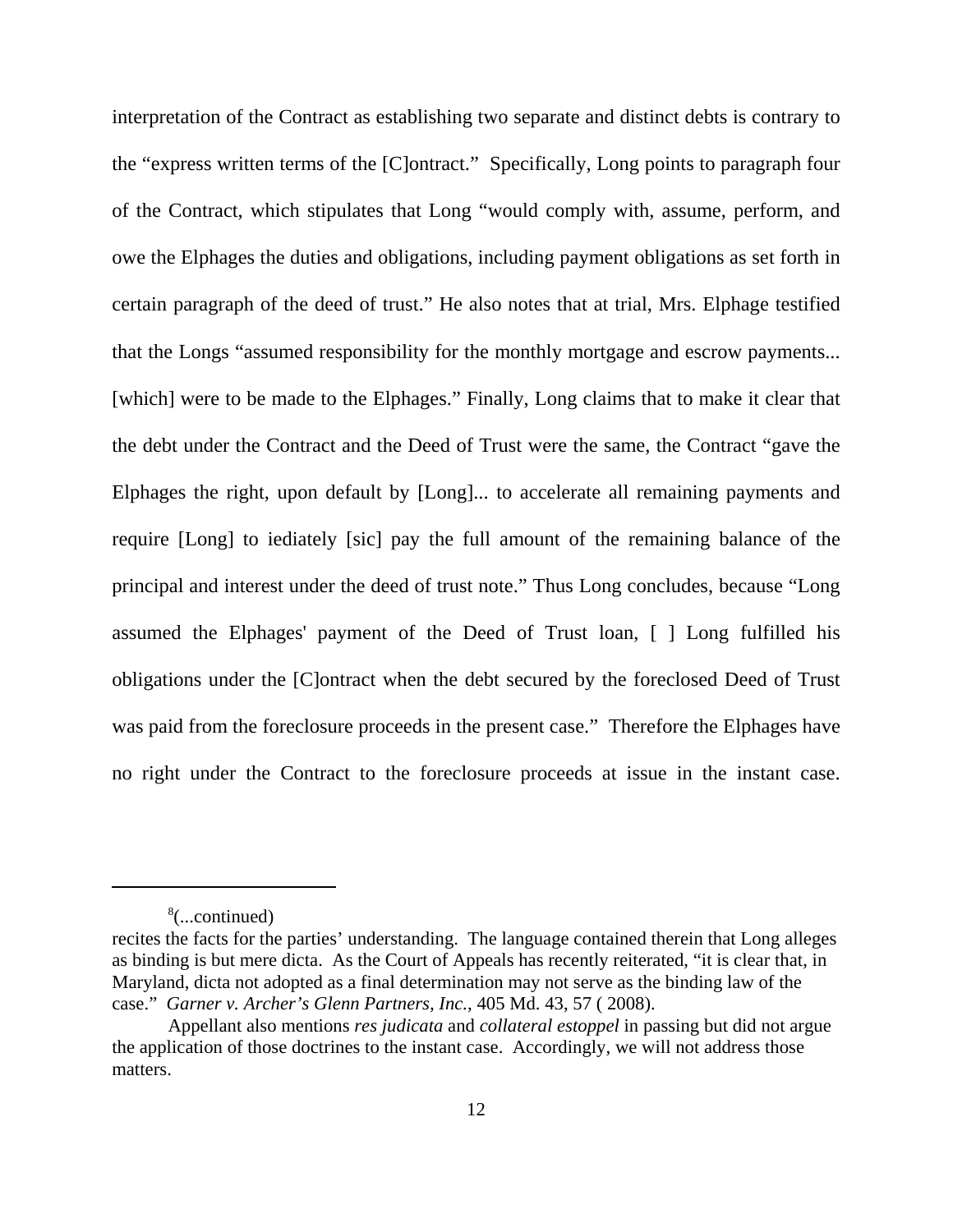Although we reach the conclusion that the circuit court erred in its award to the Elphages, we arrive at that result by a different path than the one suggested by Long.

Our interpretation of a written contract on review is *de novo*. *State v. Philip Morris Inc*., 179 Md. App. 140, 152 (2008). "As a fundamental principle of contract construction, we seek to ascertain and effectuate the intention of the contracting parties." *Id.* We primarily look to the "language of the contract itself" to determine the intent of the parties. *Bennett v. Wright*, 167 Md. App. 291, 295 (2006). Finally, when "ascertaining the true meaning of a contract, the contract must be construed in its entirety and, if reasonably possible, effect must be given to each clause so that a court will not find an interpretation which casts out or disregards a meaningful part of the language of the writing unless no other course can be sensibly and reasonably followed." *State v. Philip Morris*, 179 Md. App. at 152-53 (internal quotation omitted).

To understand the nature of the subject transaction it is worthwhile to discuss the evolution of land installment contracts and their place among available real estate financing methods. Historically, land installment contracts were a land financing arrangement that resembled a leasing arrangement. *Spruell v. Blythe*, 215 Md. 117, 121 (1957). Generally entered into to circumvent government imposed rent control standards governing residential leases, land installment contracts required a minimal down payment and outlined a payment scheme of "substantial weekly or monthly payments" towards the purchase price of the property. *Id*. The buyer would take possession of the dwelling and at the end of an agreed period of time, if all the payments had been made, the seller would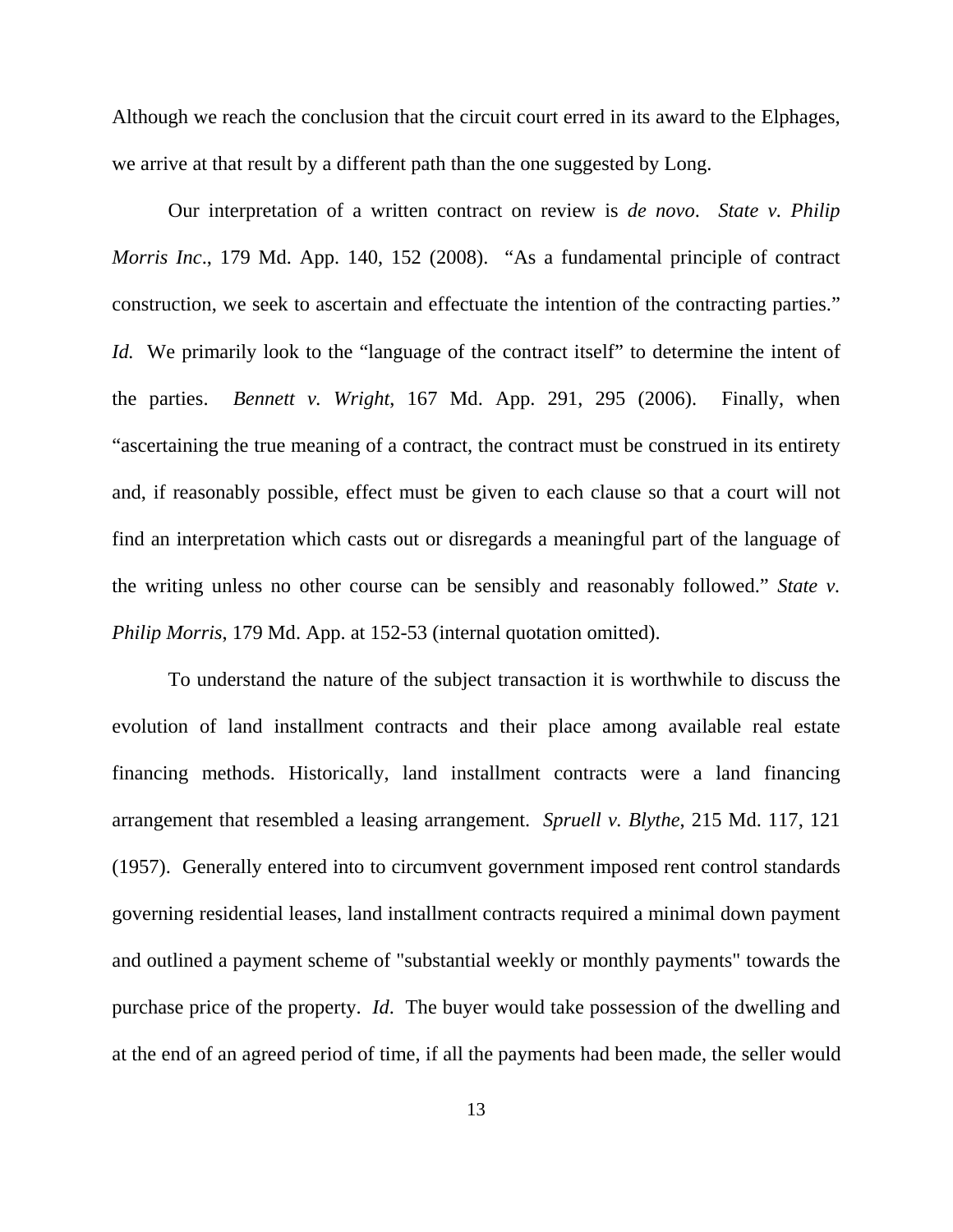convey title to the buyer. *Id.* Although the buyer would make payments on the contract, his payments did not count towards equity in the property. *Id.* Consequently, if the buyer did not fulfill the conditions of the land installment contract, the seller retained the right to eject the buyer and repossess the property. *Sidhu v. Shigo*, 61 Md. App. 61, 68 (1984) This process resulted in the ejected buyer being left without any equity, despite having made substantial payments toward the purchase of the property. *Id.* 

The General Assembly sought to remedy such harsh results by enacting the Land Installment Contract Act of 1951 (codified as Md. Code (1974, 2003 Repl. Vol.), § 10-101 *et seq.* of the Real Property Article ("R.P.")). *Hudson v. Maryland State Housing Co.*, 207 Md. 320 (1955); *Russ v. Barnes*, 23 Md. App. 691 (1974). The Land Installment Contract Act ("Act") recast the contractual relationship between buyer/purchaser and seller/vendor to be akin to a seller-financed sale. *See, e.g.,* R.P.,§ 10-101(b)(1) (defining a land installment contract as a financing arrangement where the "vendor agrees to sell an interest in property to the purchaser and the purchaser agrees to pay the purchase price in five or more subsequent payments exclusive of the down payment, if any[.]"); R.P. § 10-101(b)(2) (stipulating that in a land installment contract the seller/vendor only "retains title as security for the purchaser's obligation."); R.P. 10-103 (d) ("No vendor may place or hold any mortgage on any property sold under a land installment contract in any amount greater than the balance due under the contract, nor may any mortgage require payments in excess of the periodic payments required under the contract.")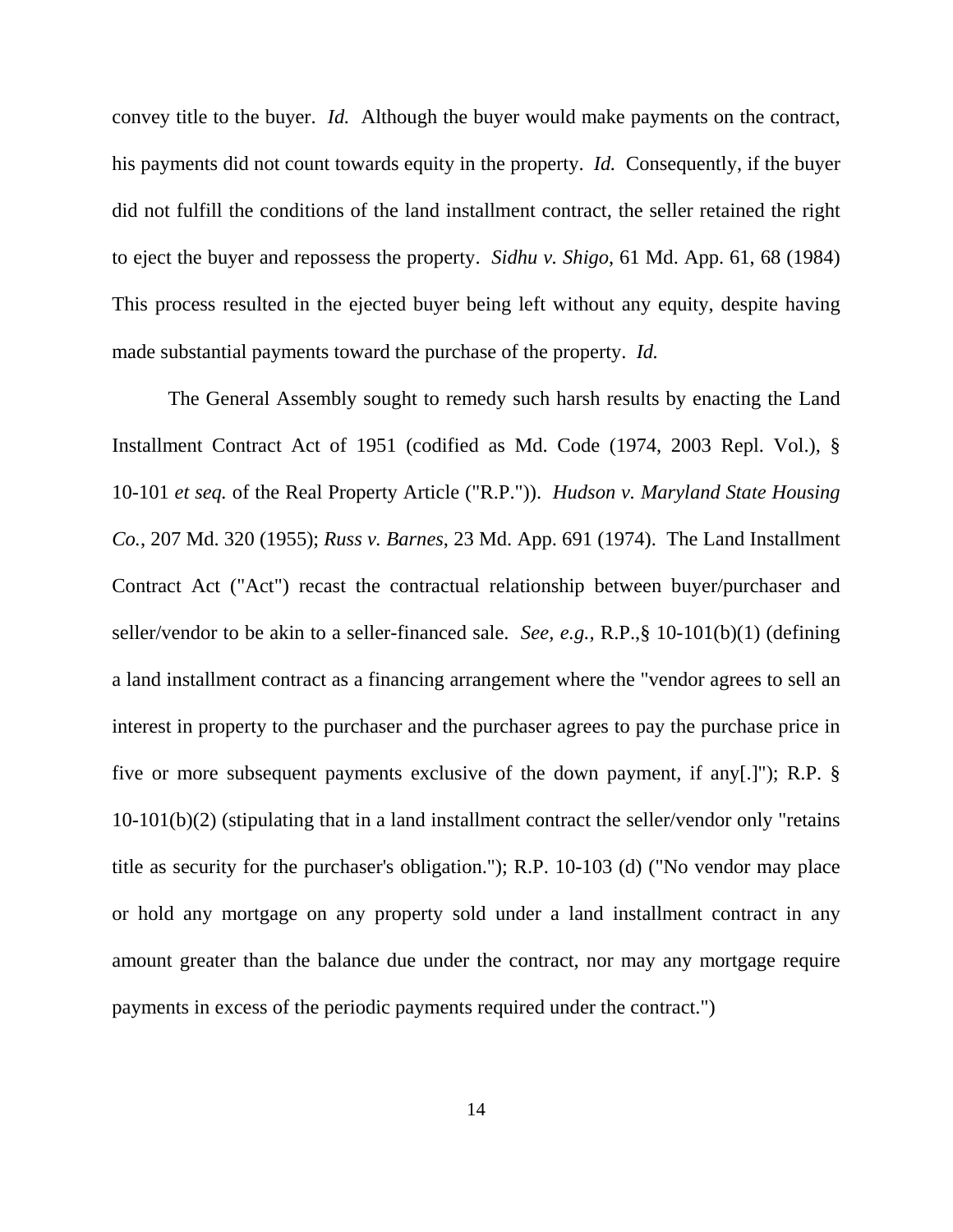In a traditional seller-financed transaction, the seller conveys the property and takes back a mortgage or deed of trust securing a promissory note for the credit extended to the buyer. David A. Thompson, 4 Thompson on Real Property §100.02 If the buyer defaults on the loan, the seller can foreclose on the deed of trust. *See id.* (comparing traditional land installment contract to mortgage and noting that unlike mortgagees, a seller in a land installment contract financing arrangement is not bound by rules governing foreclosure upon default) If there is any equity in the property remaining after the lender is paid, the buyer is entitled to its benefit. *See id.* (comparing land installment contract and mortgages and noting that "[t]he buyer, unlike the mortgagee, cannot force the sale of the property and have the proceeds applied to the debt and the excess refunded.")

Similarly, under the Act, the seller in a land installment contract holds bare legal title to the property solely as a lien to secure the balance of the contract payments. R.P. § 10-101(b)(2). As we observed in *Long I,* Maryland law considers a land installment contract a form of a lien instrument. *Long I*, slip. op. at 10 (citing Md. Rule 14-201 (b)(5) (defining a "lien instrument" to include "a land installment contract including those defined in [R.P.]  $\S 10-101(b) \ldots$ ."). Under the Act, the buyer is considered the equitable owner of the land, entitled to use and possession and the benefit of any appreciation in the property's value. *Long I*, slip. op. at 12; *see also* R.P. § 10-102(f) (requiring seller to record the contract "among the land records of the county where the property lies and mail the recorder's receipt to the purchaser."); Md. Rule 14-201(b)(8) (defining "[r]ecord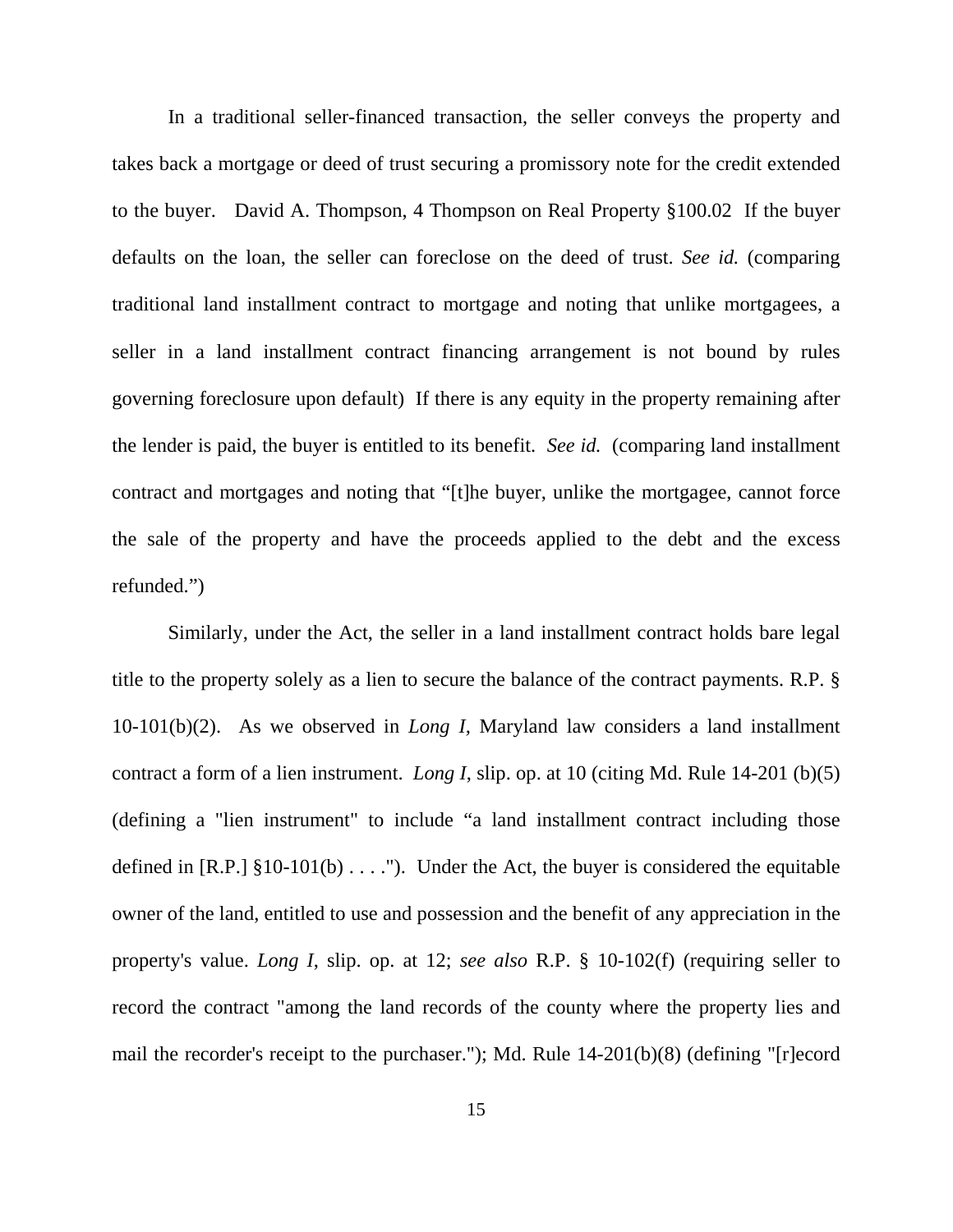owner of property" to include "the record holder of the rights of a purchaser under a land installment contract.") If the buyer defaults under a land installment contract, the seller's remedy is to foreclose the lien rather than simply to evict the buyer and take back the property. *Hudson v. Maryland State Housing Co.*, 207 Md. 320, 114 A.2d 421 (1955); *U.S. v. Schecter*, 251 F.3d 490, 494 (4th Cir. 2001). Upon foreclosure, the seller is entitled to the balance of the debt owed by the buyer and expenses called for by the contract, but the buyer does not forfeit any equity that may have accumulated in the property.9 *Russ v. Barnes*, 23 Md. App. at 695.

The financing arrangement utilized by the parties in the instant case went beyond a basic land installment contract, to encompass many features commonly found in a mortgage assumption even though they did not enter into an actual assumption agreement.

In a regular assumption transaction, the buyer executes an agreement with the lender by which the buyer assumes the seller's obligations under the original debt instruments. The buyer takes the seller's place in the underlying obligation and the lender then looks primarily to the buyer for satisfaction of the debt. *Wright v. Wagner*, 182 Md. 483, 489 (1943). <sup>10</sup> That is not what the parties provided in the Contract before this Court.

<sup>&</sup>lt;sup>9</sup> Equity is generally thought of as the fair value of the property less the balance of any encumbrance. BLACKS LAW DICTIONARY  $(8<sup>th</sup>$  ed. 2004).

<sup>&</sup>lt;sup>10</sup>In an assumption, the buyer would have to meet the lender's credit requirements and would normally be required to pay market interest rates. Thompson, 4 Thompson on Real Property §101.05(a)(2) (noting that a mortgagee can impose "reasonable restrictions" on the alienation of mortgages including refinancing at current market rates). Under a land installment contract, the buyer needs only to satisfy the seller that he is creditworthy. *See* R.P. §10-101 (continued...)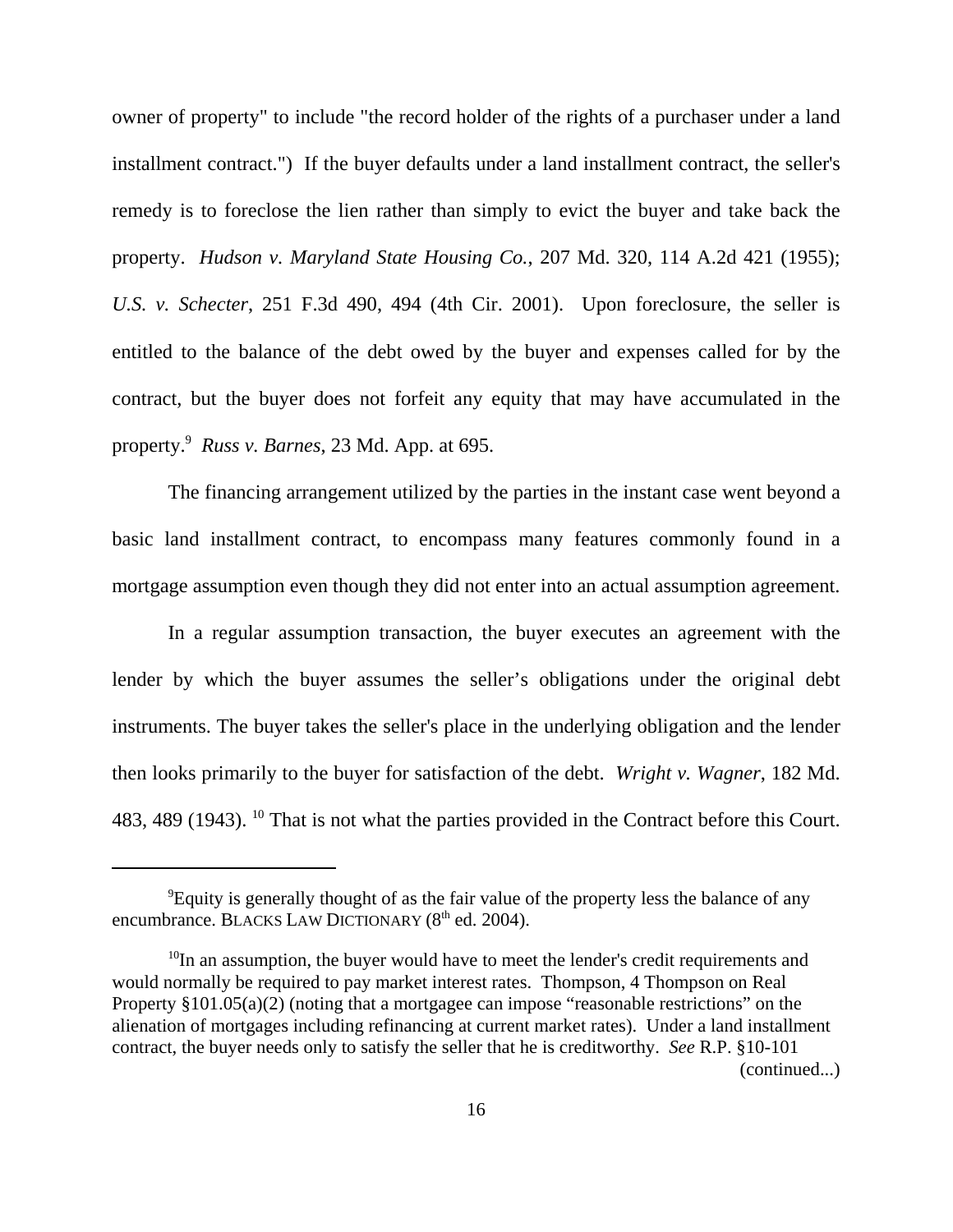Although the Contract states that the buyer will "assume" the seller's duties under the deed of trust, the lender was not a party to the transaction. Instead, the Contract provided that the installments to be paid by Long to the Elphages would be identical to installments that the Elphages were required to pay under the mortgage debt to their  $l$ ender. $11$ 

As we noted in *Long II*, there were "two distinct debts, albeit in precisely the same amount, owed to two distinct creditors and secured by two distinct instruments, one a deed of trust and the other a land installment contract." Nevertheless, the express language of the Contract, including, by incorporation, most of the substantive portions of the Deed of Trust, make it clear that the parties intended the payments from Long to be passed through the Elphages to their lender. The only consideration intended to flow to the Elphages under the Contract consisted of the \$40,000 down payment, via transfer of a parcel of property owned by the Longs and the ultimate retirement of the Elphages' loan with Bank of America. Although the Contract recited the existence of the Deed of Trust, the Contract did not require Long to pay the contract price plus the balance of the deed of trust loan.

 $10$ (...continued)

<sup>(</sup>noting that parties to a land installment contract are the buyer of the property and the seller of the property). In the instant case, the buyer was obligated to pay the same installments that the sellers were required to pay their lender, at the interest rate established by the deed of trust note three years earlier. (E.78)

<sup>&</sup>lt;sup>11</sup>The original lender was PNC Mortgage Corp. of America.  $(E.78)$  By the time of the subject litigation, the note holder was the Bank of America. *Long II*, slip op. at 5.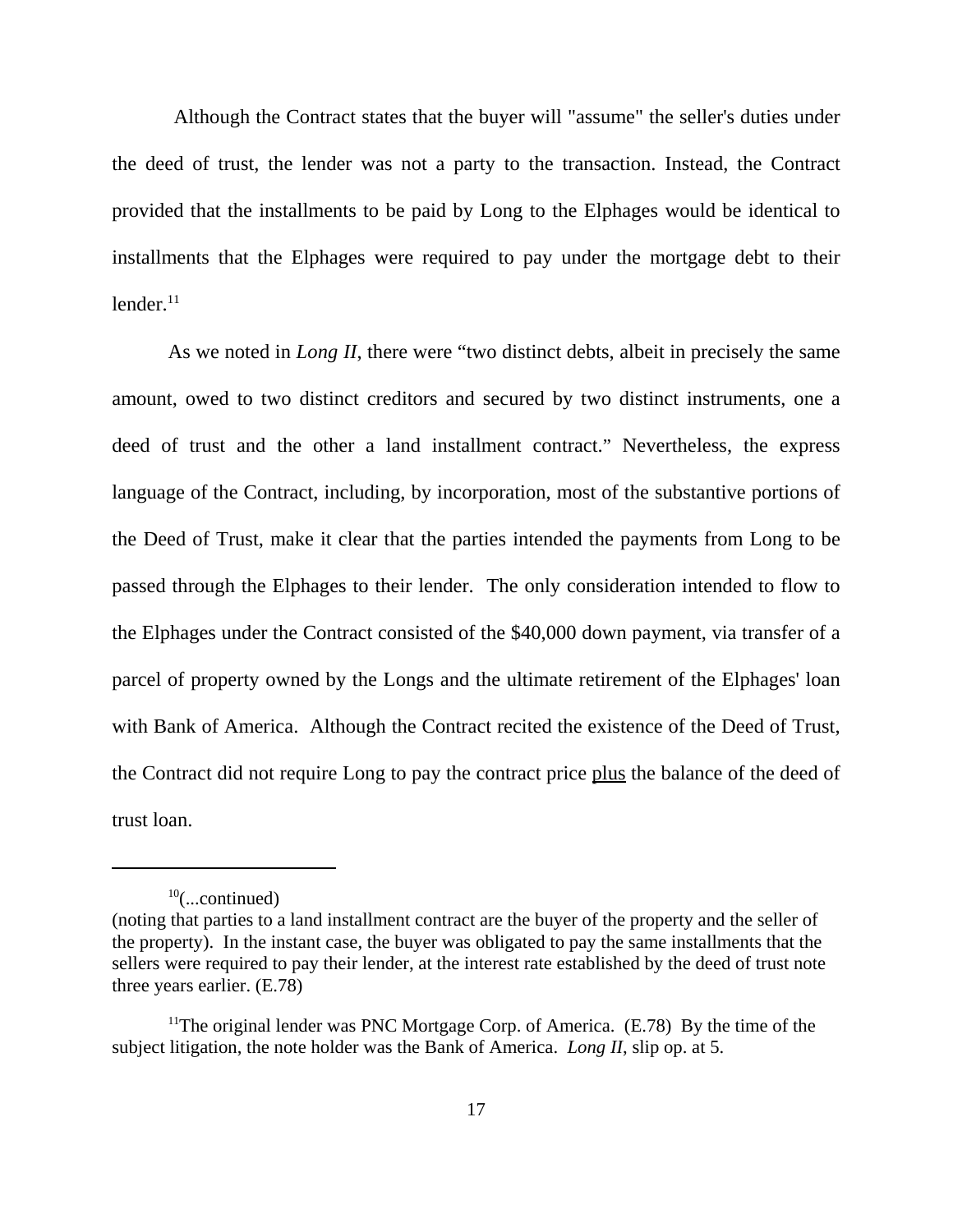The land installment Contract created a lien against the Property to secure the unpaid portion of the sales price, which was equal to the balance owed by the Elphages to their lender. By analogy to a seller-financed transaction, the credit extended by the Elphages to Long would consist of the portion of the deed of trust obligation that the Elphages were to pay each month. *See* 4 *Thompson on Real Property* §100.02 (David A. Thomas ed., 2004).

After Long defaulted under the Contract, the Elphages made a number of payments to their lender for which they did not receive an equivalent amount from Long. Specifically, as we noted in *Long I*, Mrs. Elphage testified:

> [B]y the time of trial, payments under the [C]ontract were six months in arrears (February through July 2005). As a consequence, Mrs. Elphage had to withdraw money from her IRA account and borrow money from her sister-in-law in order to make the monthly payments on the Property. In total, she and Mr. Elphage had to pay \$8,895 to avoid foreclosure.

*Long I*, slip. op. at 7. To that extent, the Elphages disbursed monies against the credit that they had extended to Long. However, the Elphages did not pay off the entire balance of the deed of trust loan. In fact, the entire unpaid balance as well as all of the fees, costs and commissions associated with the foreclosure were satisfied out of the equity owned by Long in the Property. The only deficit experienced by the Elphages as a result of Long's default is the difference between what they paid their lender and what Long paid them.<sup>12</sup>

<sup>&</sup>lt;sup>12</sup>As we explain *infra*, pursuant to paragraph 3 of the Contract, allowing for, upon default, (continued...)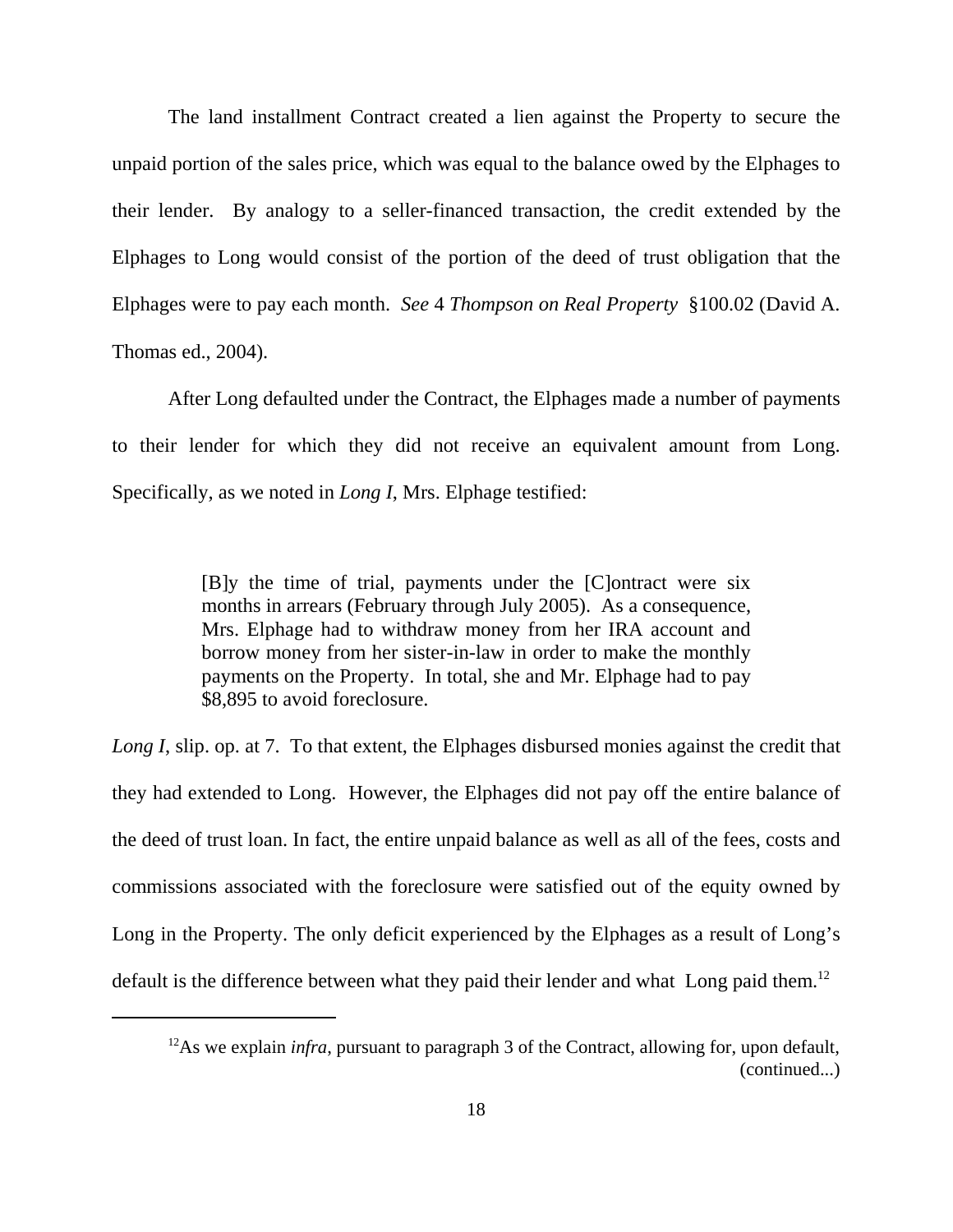The trial court's award of \$114,969.87 to the Elphages has the effect of paying them the entire contract price even though Long satisfied their debt to Bank of America from the equity in his Property. The Contract did not contemplate such a windfall. As stated above, the Contract provided that the Elphages would receive nothing more than the \$40,000 down payment and retirement of their Deed of Trust debt.

Therefore, the Elphages are, at most, entitled to the amount that they paid to the lender as a result of Long's default plus costs and reasonable attorneys' fees in enforcing the Contract, as provided by paragraph three of the Contract.<sup>13</sup> Accordingly we shall vacate the circuit court's judgment and remand for the court to determine the payments made by the Elphages that were not reimbursed by Long.

## **II.**

## **Did the circuit court err in failing to consider Long's claims of breach of contract,**

## **conversion, trespass, punitive damages, and attorneys' fees?**

Long argues that the circuit court erred at the April 5, 2007 hearing when it failed to allow Long to prove claims for breach of contract, conversion, trespass, punitive damages, and attorneys' fees. Upon review of the record, however, we conclude that Long has not preserved that issue for appeal to this Court.

 $12$ (...continued)

<sup>&</sup>quot;[p]urchaser to pay . . . all costs and expenses incurred by Seller in enforcing this contract . . . including reasonable attorneys' fees" the Elphages may also be entitled to costs and attorneys' fees.

<sup>13</sup>See our discussion on attorneys' fees, *infra.*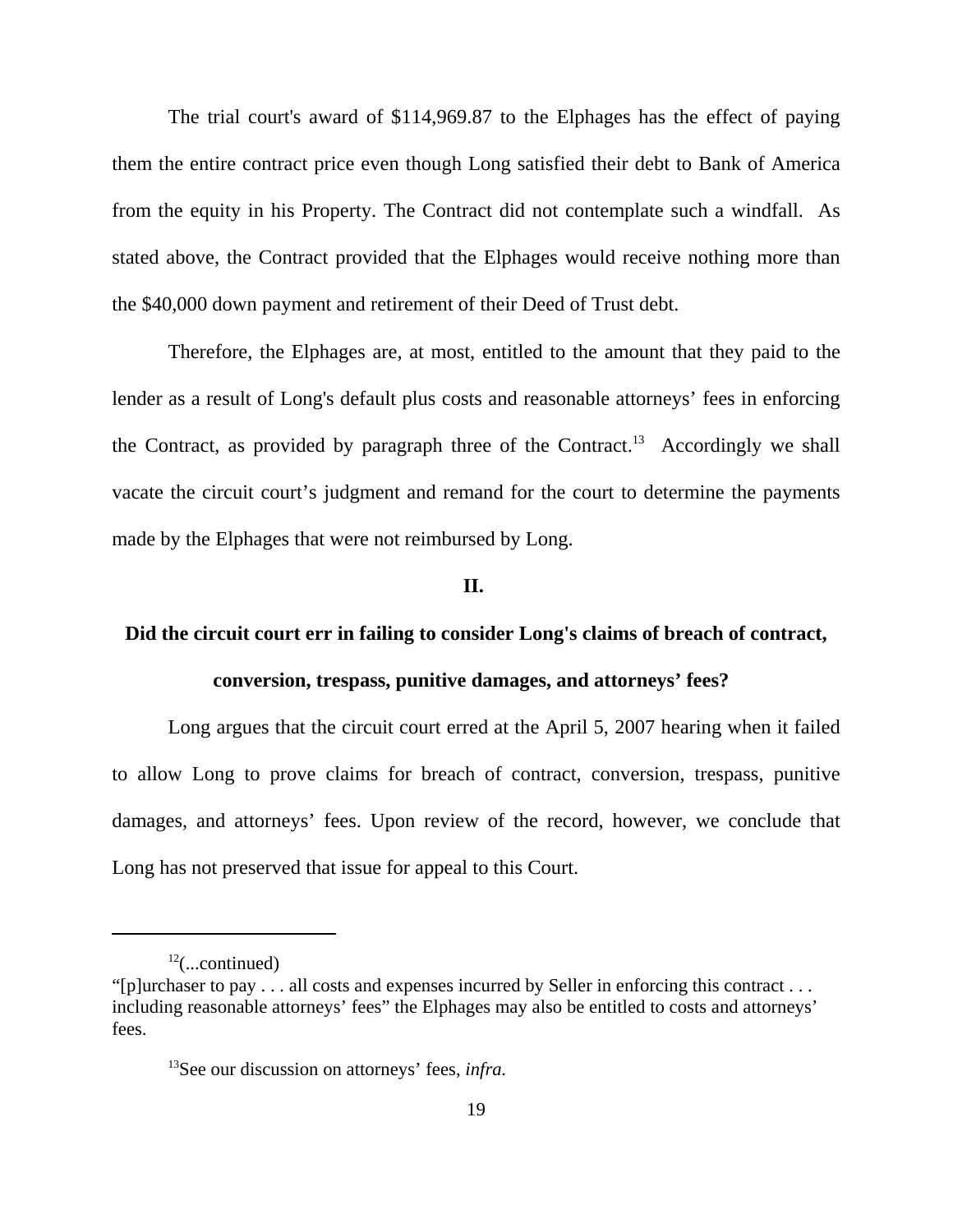At the April 5, 2007 hearing before the circuit court, Long raised claims for damages resulting from what he contended was an improper "self-help eviction" by the Elphages. Specifically, Long's counsel stated to the court: "So we're also claiming damages that we'd like to seek against the Elphages. Between the fair market value and the liquidation price as well as the damages that result of the self-help eviction." The following relevant colloquy between Long's counsel and the court then ensued:

THE COURT: How are you proving that?

[COUNSEL FOR LONG]: I'm sorry, how am I proving?

THE COURT: The damages.

[COUNSEL FOR LONG]: The damages we can -- well, we would be proving the fair market value because -

THE COURT: How [are] you, how [are] you proving that?

[COUNSEL FOR LONG]: The, the -

THE COURT: How are you proving that? Today, we're dealing with the surplus and you're telling me you<sup>[]</sup> -- have a claim and you want me to adjudicate that claim for damages as to the self-help eviction and the (indiscernible) the loss of value for some period of time, but how are you, how are you going to prove that today?

THE COURT: If you don't have damages to prove, there's no need to argue that.

[COUNSEL FOR LONG]: No, Your Honor. **The only thing that we're seeking then, is, is that the Elphages are not entitled to their claim because of the right of set-off and subrogation**.

(Emphasis added)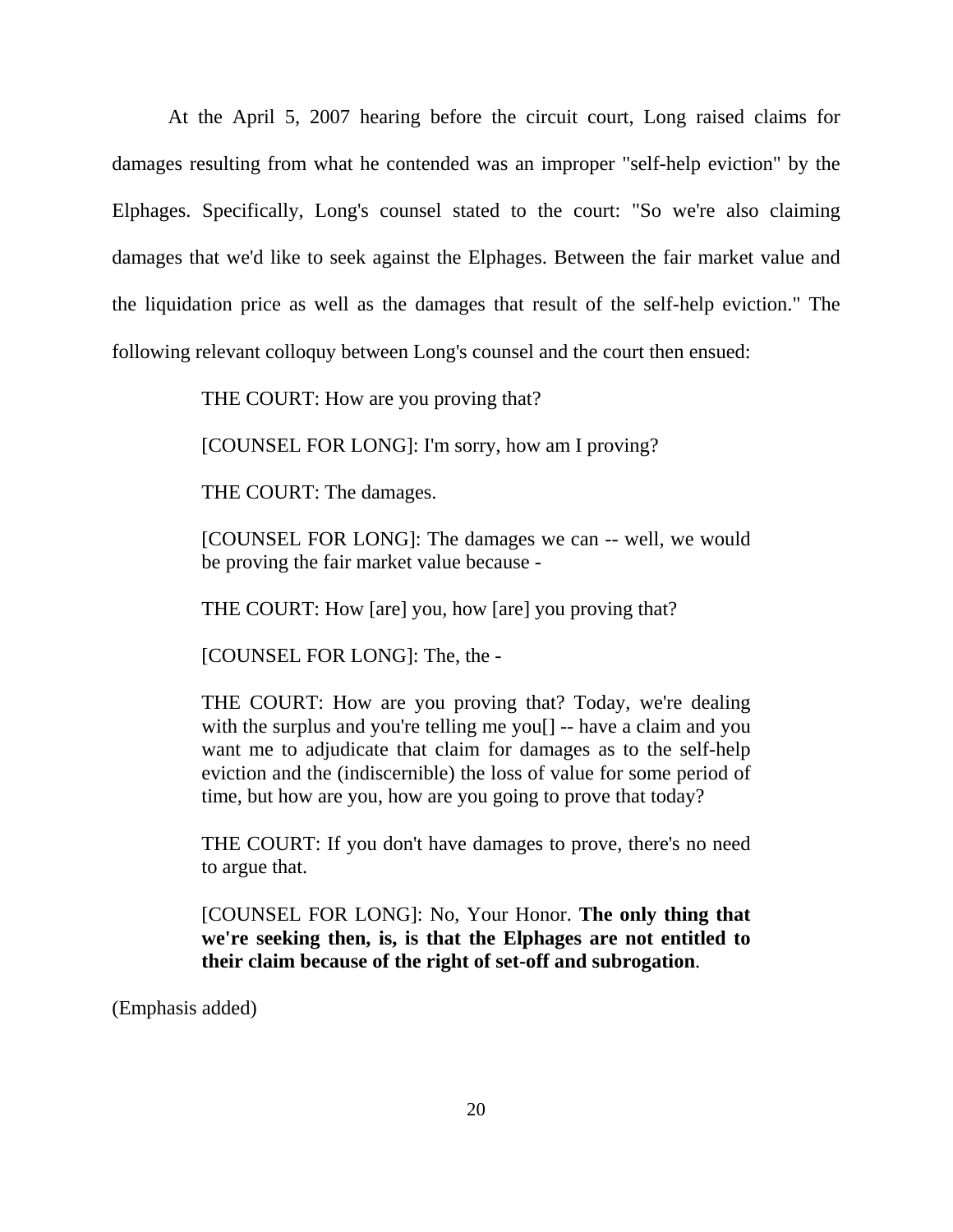Because Long conceded at the April 5, 2007 hearing that all he was arguing for was Long's entitlement to all of the surplus proceeds, any other claims were abandoned. See Md. Rule 8-131(a); *Montgomery County Council v. Leizman*, 268 Md. 621, 631 (1973) ("We shall not undertake a review of this aspect of the case because the appellees have not discussed it in their brief and at argument counsel stated unequivocally that it had been abandoned."). Accordingly, we conclude that the circuit court did not err in denying Long's claims.<sup>14</sup>

#### **III.**

#### **Did the circuit court abuse its discretion in granting the Elphages attorneys' fees?**

At the hearing below, after the circuit court awarded them \$114,969.87 from the foreclosure proceeds, the Elphages moved for attorneys' fees pursuant to Paragraph three of the Contract allowing for "reasonable attorneys' fees" accrued in the enforcement of the Contract. The Elphages requested attorneys' fees for two periods of time: "January 2003 through October 2005," for the declaratory judgment and breach of contract action and "January 2007 through the present," for the foreclosure surplus proceedings. At a hearing held on July 11, 2007, the circuit court granted the motion, awarding the Elphages \$37,497.98 for attorneys' fees that they had incurred in various proceedings to

 $14$  By finding that Long did not preserve the issue for appeal, we intimate no opinion as to whether he would be precluded from litigating these claims in a proper forum. Although the question is not before us, it may be questionable whether the *in personam* claims alleged by appellant in the circuit court can be litigated in an *in rem* action for distribution of foreclosure proceeds.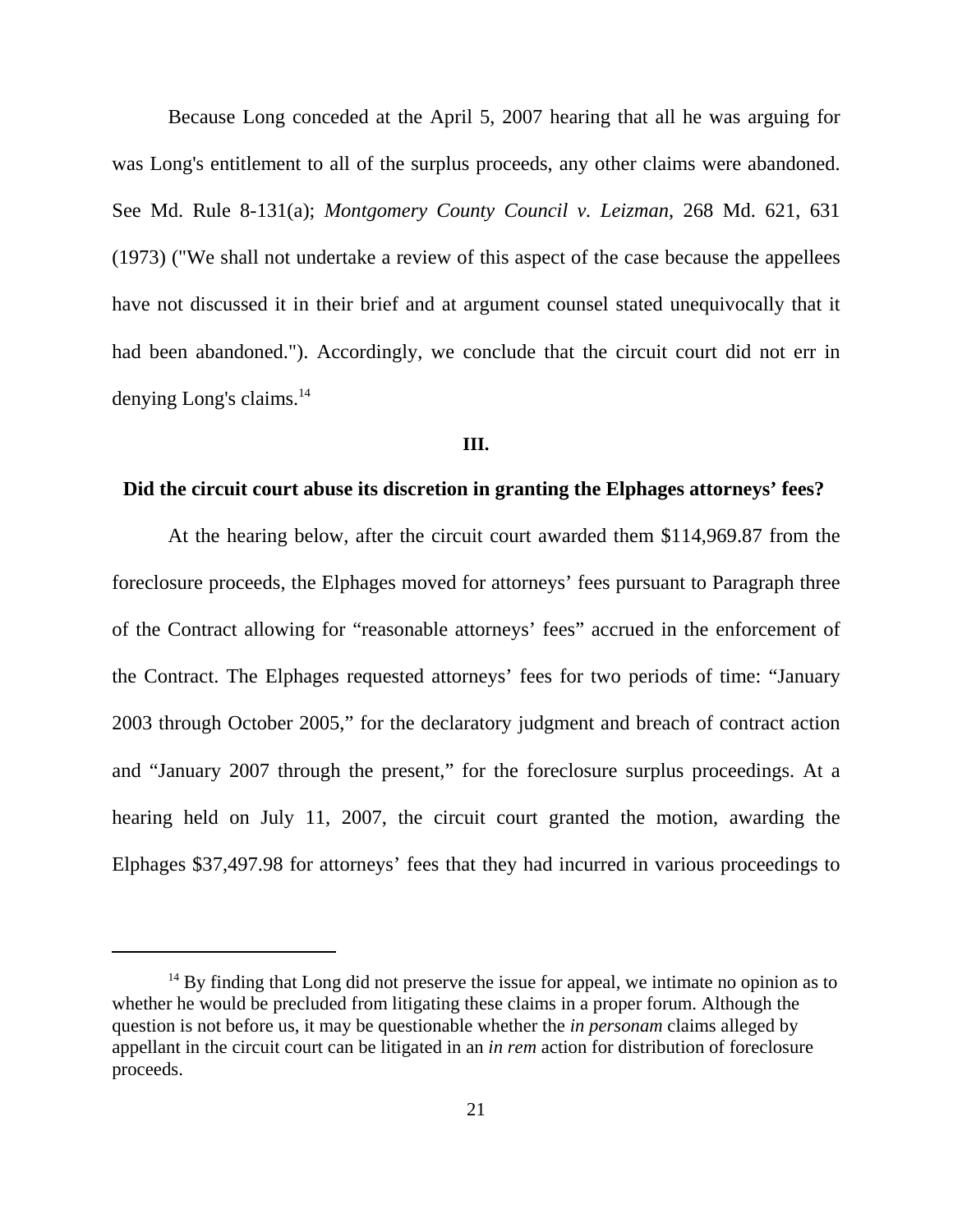enforce the Contract since 2005. In awarding the Elphages attorneys' fees, the circuit court ruled:

> I see no reasonable, legal, or equitable reason why the [c]ourt should not award the attorneys' fees as requested. I've heard arguments, I've taken the arguments into consideration. I believe the \$37,497.98 is fair and reasonable based upon the testimony I've heard and based upon what has gone on in this case. And I've read the Court of Special Appeals decision, and it - - apparently the amount of work that was put into this case.

> And I know the question was continuing to be asked as to whether or not the fees were reasonable in light of a basic foreclosure case, but there has not been anything based [sic] . . . case involving the parties in this case or in these proceedings. This is not a regular run-of-the-mill breach of contract declaratory judgment, nor foreclosure case.

> [T]he [c]ourt will in fact award to the Elphages the amount of \$37,497.98.

Long argues that the circuit court's award of attorneys' fees for 2003 through 2007 was an abuse of discretion because it was based on insufficient evidence, as the attorney time sheets submitted into evidence did not include time records from "January 2003 to January 2006." Furthermore, Long asserts, the award of attorneys' fees for Elphages' declaratory judgment action was not reasonable because the Elphages were unsuccessful in their claim.15

In reply, the Elphages contend that the trial court's award of attorneys' fees was based on "competent and material evidence in the form of a Statement of Services, an

<sup>&</sup>lt;sup>15</sup>Long concedes that the Elphages would be entitled to reasonable attorneys' fees in connection with the foreclosure action if the trial court's order in that matter is affirmed..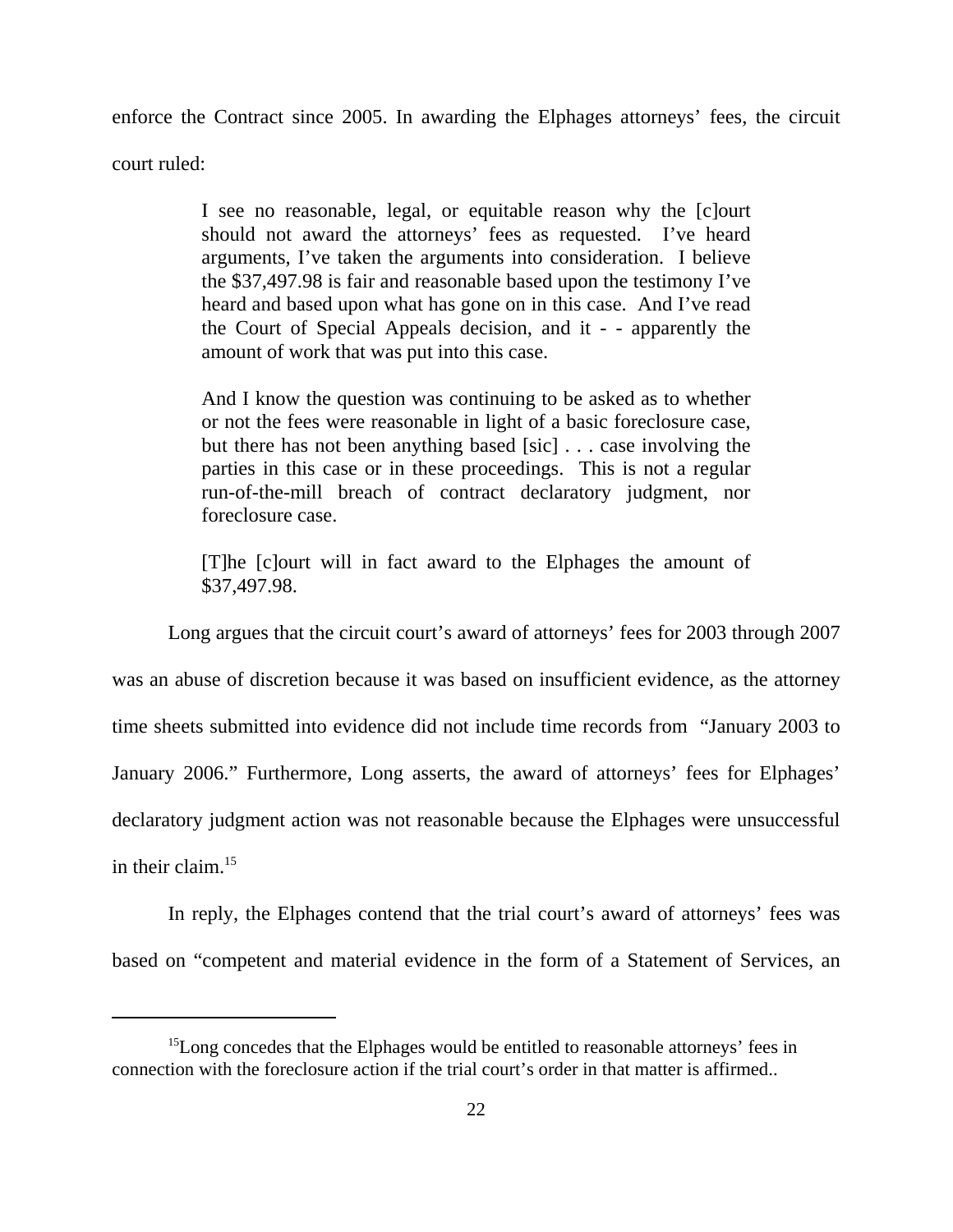affidavit from [Niedermayer] . . . and testimony by [ Niedermayer] at the hearing." Accordingly, the Elphages conclude, the circuit court's award was reasonable. We disagree for the following reasons.<sup>16</sup>

"[A]s a general rule the question of attorneys' fees is a factual matter which lies within the 'sound discretion of the trial judge and will not be overturned unless clearly erroneous." *Maxima Corp. v. 6933 Arlington Develop. Ltd. P'ship*, 100 Md. App. 441*,* 452 (1994) (internal quotation omitted). Maryland follows the American rule of attorneys' fees, which "stands as a barrier to the recovery, as consequential damages, of foreseeable counsel fees incurred in enforcing remedies for' breach of contract." *B&P Enter. v. Overland Equip. Co.*, 133 Md. App. 583, 620-21 (2000) (internal quotation

<sup>&</sup>lt;sup>16</sup>Long also contends that the Elphages are precluded from raising the issue of attorneys' fees for litigation expenses from January 2003 to October 2005 because these fees related to litigation expenses incurred in the declaratory judgment action. Stressing that the circuit court refused to impose attorneys' fees in that action, Long contends that the court's decision is a final judgment for purposes of *res judicata*. That contention is legally incorrect.

The doctrine of *res judicata* bars the "same parties from litigating a second lawsuit on the same claim, or any other claim arising from the same transaction or series of transactions and that could have been-but was not-raised in the first suit." *Lizzi v. Wash. Met. Area Transit Auth*., 384 Md. 199, 206 (2004) (internal quotations and alteration omitted). Accordingly, if a judicial body has issued a final judgment on the merits of a claim, *res judicata* prevents a subsequent tribunal from deciding that issue or any other issue that could have been raised in the prior proceeding. *North American Specialty Insurance Company v. Boston Medical Group*, 170 Md. App. 128, 137 (2006). If, however, on appeal, the appeal based on the circuit court's judgment is dismissed as moot, the decision of the circuit court no longer has preclusive effect. *Campbell v. Lake Hallowell Homeowners Ass'n.*, 157 Md. App. 504, 526 (2004). That is precisely what occurred in the case *sub judice.* In *Long I*, we declined to address the Elphages' cross-appeal on attorneys' fees because our decision to vacate the trial court's declaratory judgment "rendered the Elphages' cross-appeal moot." *Long I*, slip. op. at 13. Accordingly, because the 2005 order of the circuit court with respect to attorneys' fees was not a final judgment, the Elphages were not barred by *res judicata* from requesting attorneys' fees for litigation expenses incurred in that action in the foreclosure proceeding.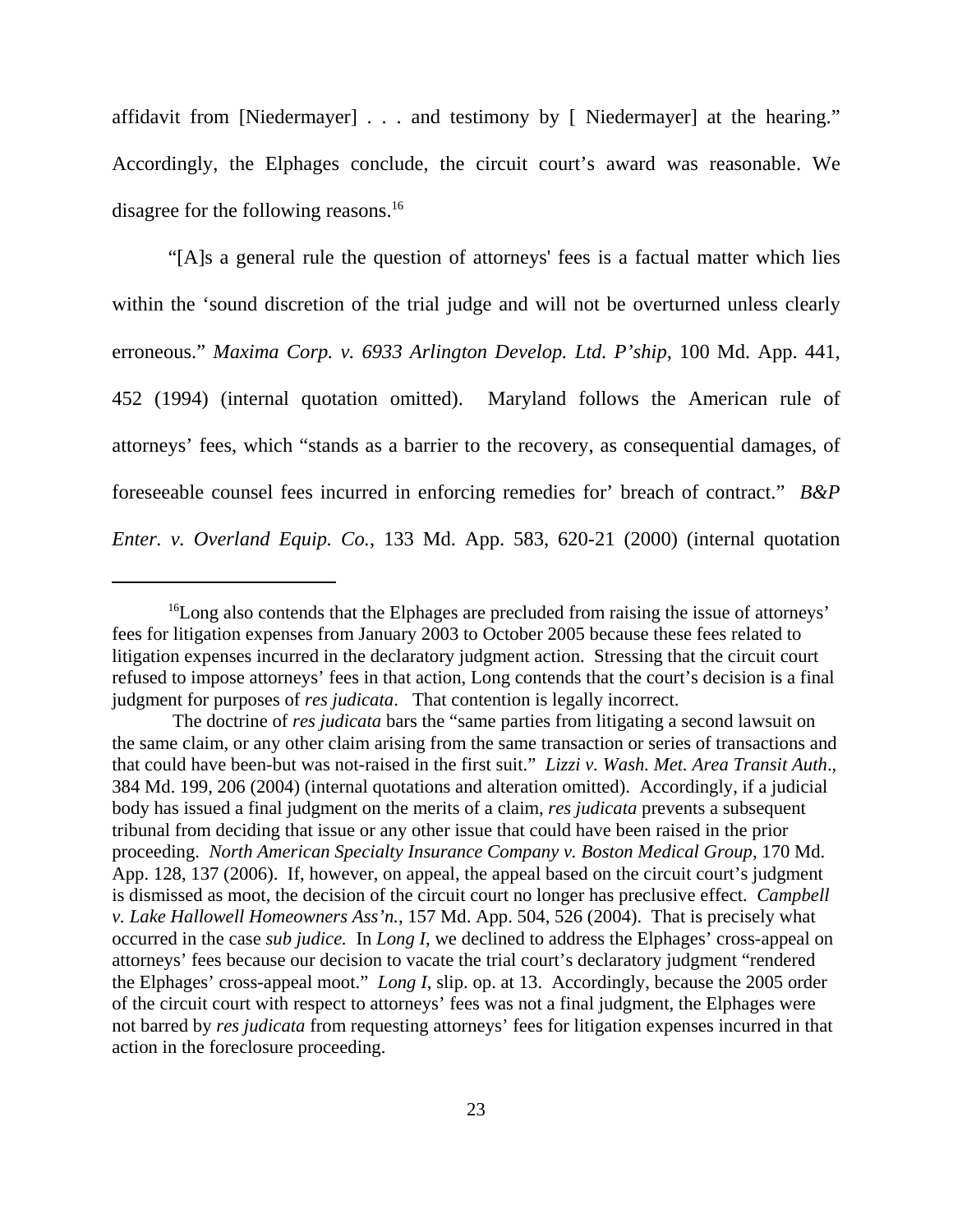omitted). When attorneys' fees are based on a contractual right, the paying party is entitled to have the amount of fees and expenses proven by competent evidence and with the certainty ordinarily applicable for proof of contractual damages. *Maxima*, 100 Md. App. at 452-53. The burden of proof lies upon the party seeking fees. *Id.* At 453-54. The sufficiency of the evidence presented as to attorneys' fees must be more than simply the number of hours worked, but less than a line by line analysis of services rendered. In *Maxima*, 100 Md. App. at 453-54, we articulated, in relevant part, "the detail required and the quantum of information that the prevailing party must provide" to meet his or her burden:

> A fee is not justified by a mere compilation of hours multiplied by fixed hourly rates or bills issued to the client; [] *a request for fees must specify the services performed, by whom they were performed, the time expended thereon, and the hourly rates charged*; [] it is incumbent upon the party seeking recovery to present detailed records that contain the relevant facts and computations undergirding the computation of charges; [] without such records, the reasonableness, *vel non*, of the fees can be determined only by conjecture or opinion of the attorney seeking the fees and would therefore not be supported by competent evidence.

(Emphasis in original).

Once presented with these facts, however, the trial court still must evaluate the reasonableness of the fee request. *Id.* at 454. In *Maxima,* we also explained that the trial court's analysis must take into consideration the criteria set forth in Maryland Rule of Professional Conduct 1.5: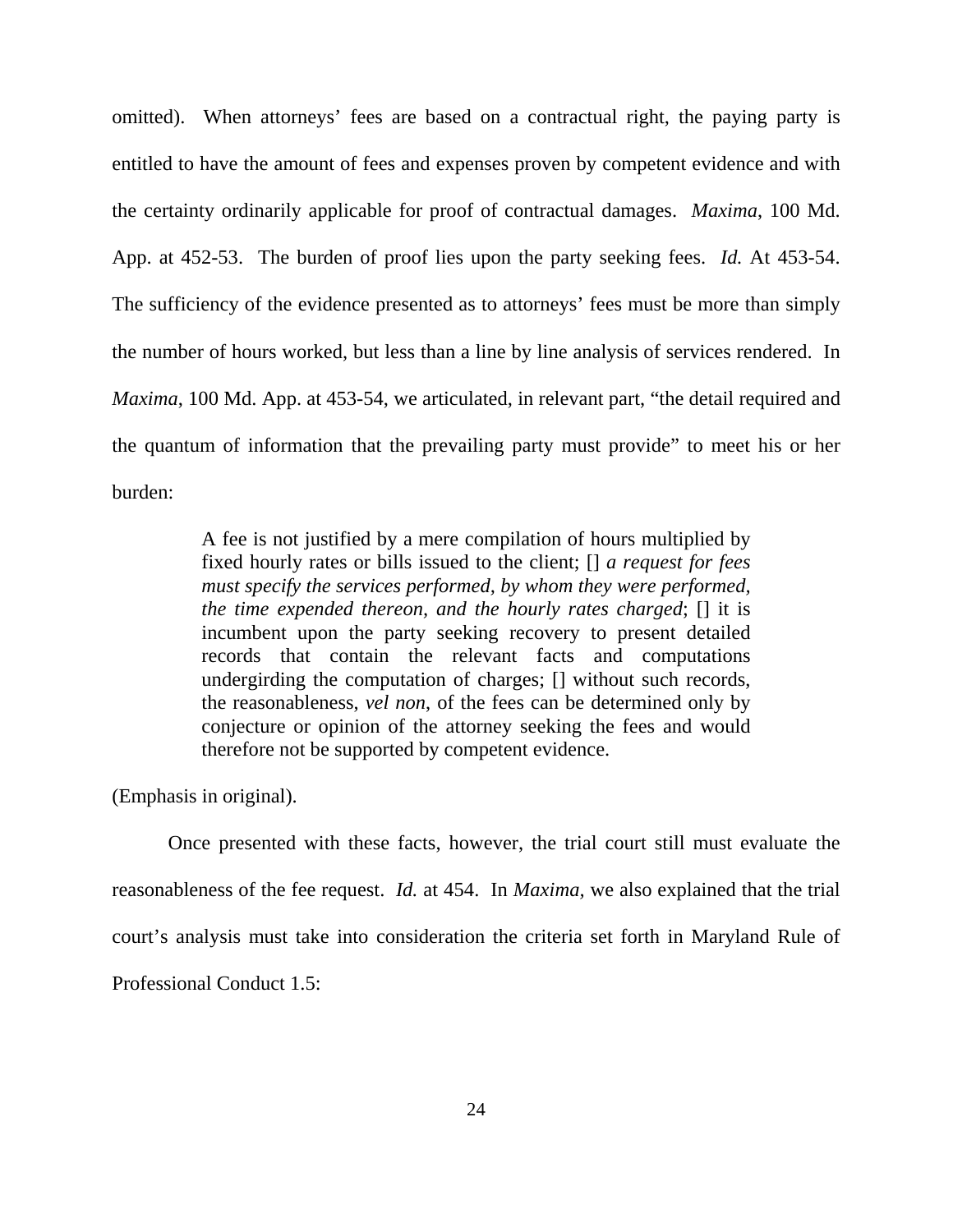(1) the time and labor required, the novelty and difficulty of the questions involved, and the skill requisite to perform the legal service properly;

(2) the likelihood, if apparent to the client, that the acceptance of the particular employment will preclude other employment by the lawyer;

(3) the fee customarily charged in the locality for similar legal services;

(4) the amount involved and the results obtained;

(5) the time limitations imposed by the client or by the circumstances;

(6) the nature and length of the professional relationship with the client;

(7) the experience, reputation, and ability of the lawyer or lawyers performing the services; and

(8) whether the fee is fixed or contingent.

100 Md. App. at 454-55 (quoting Md. Rule 1.5).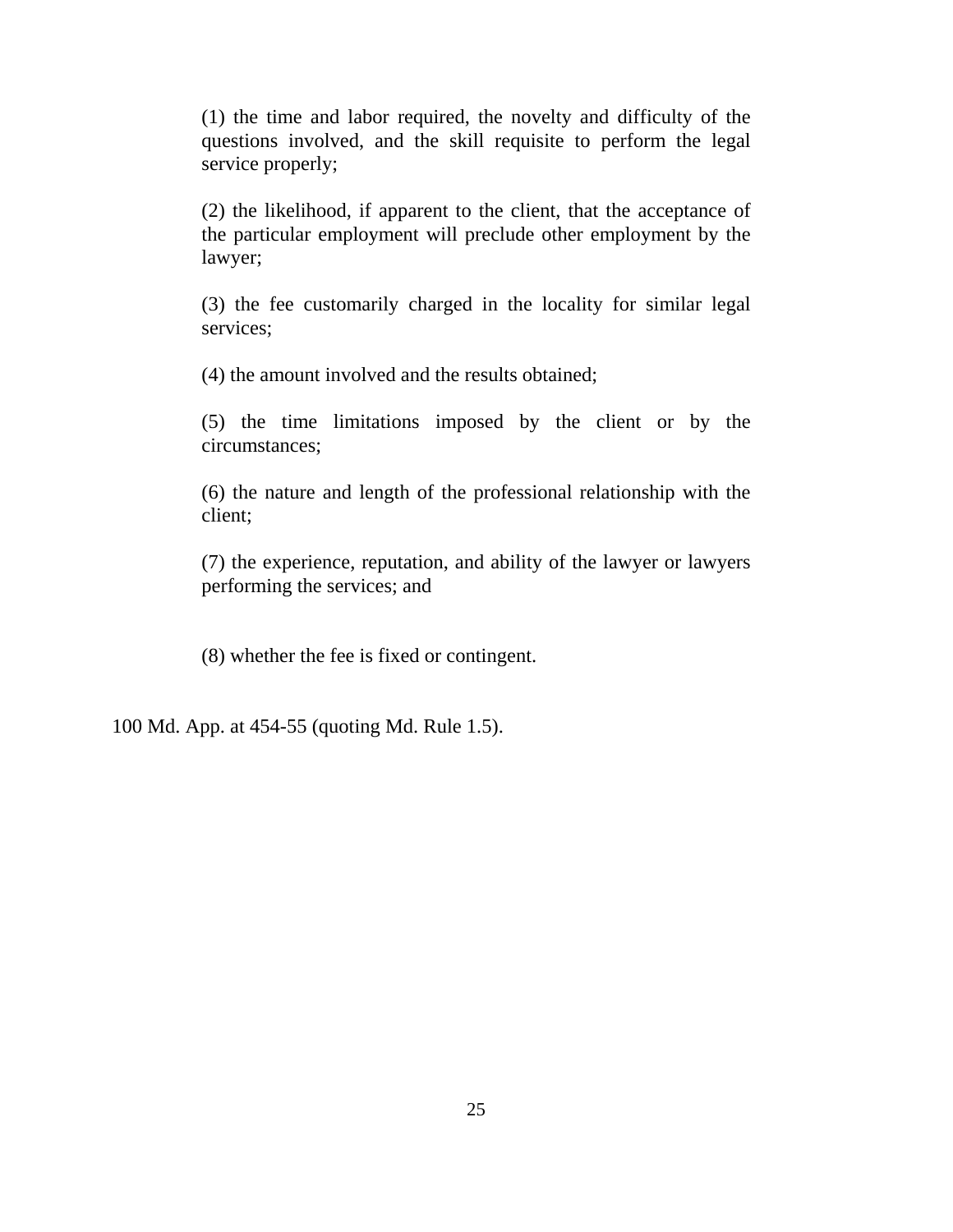As an initial matter, $17$  we conclude that the Elphages failed to meet their burden of production as to *"*the services performed, by whom they were performed, the time expended thereon, and the hourly rates charged" *Maxima*, 100 Md. App. at 453-54, for attorneys' fees for January 2003 through December 2004. In their motion and at trial, the Elphages offered into evidence three exhibits detailing the amount of time counsel had spent on enforcing the contract: (1) Affidavit of Roy I. Niedermayer in Support of Award of Attorneys' Fees; (2) hourly log of "Professional Services" from January 6, 2005 through April 5, 2007, listing the service performed, the attorney performing the service, the time spent, and the date the service occurred; and (3) summary chart of Professional Services for both of those time periods. Additionally, Niedermayer testified at trial as to the expenses incurred in enforcing the contract and the court heard testimony of an expert "in the field of law and legal rates and services provided in the Maryland suburban area." Regarding the time spent on enforcing the contract from January 2003 through December 2004, Niedermayer's affidavit stated:

<sup>&</sup>lt;sup>17</sup>In their motion, the Elphages asked for attorneys' fees for two time periods: "January 2003 through October 2005," for the declaratory judgment and breach of contract action and "January 2007 through the present," for the foreclosure surplus proceedings. In their original motion filed in April 2007, the Elphages' log of Professional Services included hours spent in connection with the supersedeas bond and discussing settlement which took place in March 2006. The log of Professional Services they submitted at trial however, did not include that time. Also, the list of expenses submitted included expenses incurred in 2006. However, the Elphages did not request fees for that time period. At the hearing Niedermayer testified that the hours and expenses the Elphages submitted "from the date of January 2003 through October **2005** represents the period from the initial suit through the conclusion of the appeal." The appeal, however, was concluded in October **2006**, when we issued *Long I*. It is not clear whether the discrepancies are "slips of the tongue" or substantive inconsistencies. As we are remanding the issue of attorneys' fees to the circuit court, it is not necessary for us to resolve this question.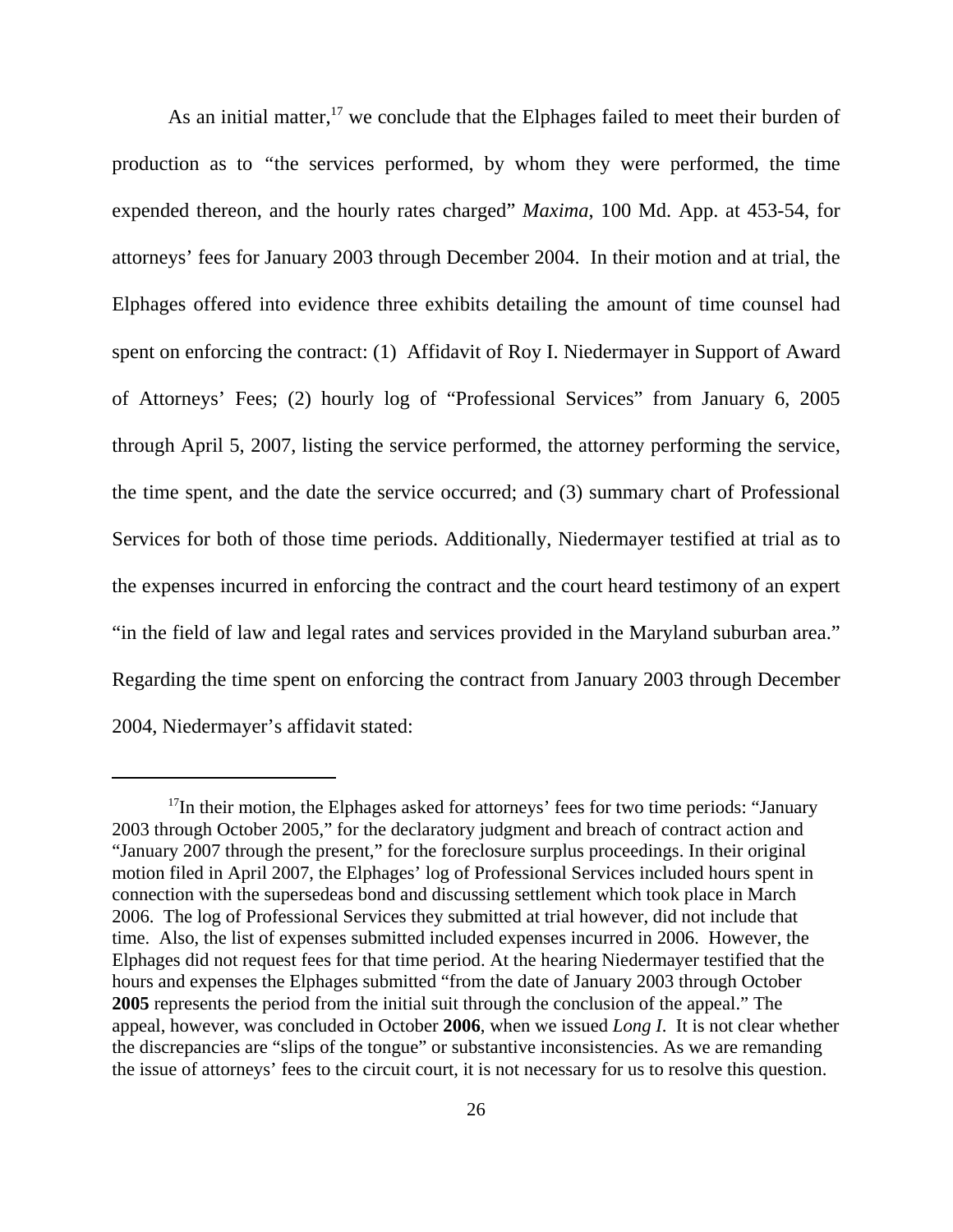From January 2003 through December 2004, while I was a sole practitioner, I expended a total of 20.2 hours of legal time performing legal services for the Elphages to enforce the terms of the . . . [c]ontract entered into between them and Arthur Long. Such legal services were necessary to represent the Elphages and litigate this matter.

From January 2003 through October 2005, my associate, Katharine O. Porwick and I expended a total of 126.9 hours of legal time performing legal services for the Elphages to enforce the terms of the contract.

Similarly, the summary sheet offered in evidence by the Elphages merely stated that Niedermayer and Porwick spent 126.9 hours enforcing the Contract "From January 2003 through October 2005" and listed their hourly rates of \$275.00 per hour (Niedermayer) and \$180.00 per hour (Porwick) At trial Niedermayer reiterated the contents of his affidavit, testifying that he had expended "approximately 20" hours on the Elphages' case as a solo practitioner. We do not agree with the Elphages' contention that this evidence met their burden of production.

Our opinion in *B&P Enterprises* is instructive. There, the appellee, a commercial lessee brought suit against the appellant, a lessor, alleging breaches of lease in connection with relocation of vehicle storage lot. 133 Md. App. at 599. The circuit court found in favor of the appellee, and the court awarded attorneys' fees, pursuant to a provision in the lease. *Id.* at 620. Before the circuit court, the appellee "offered a bill for services of trial counsel" which "simply listed the attorneys' total number of hours." The appellee did not offer proof as to the type of services rendered or to the necessity of those services in the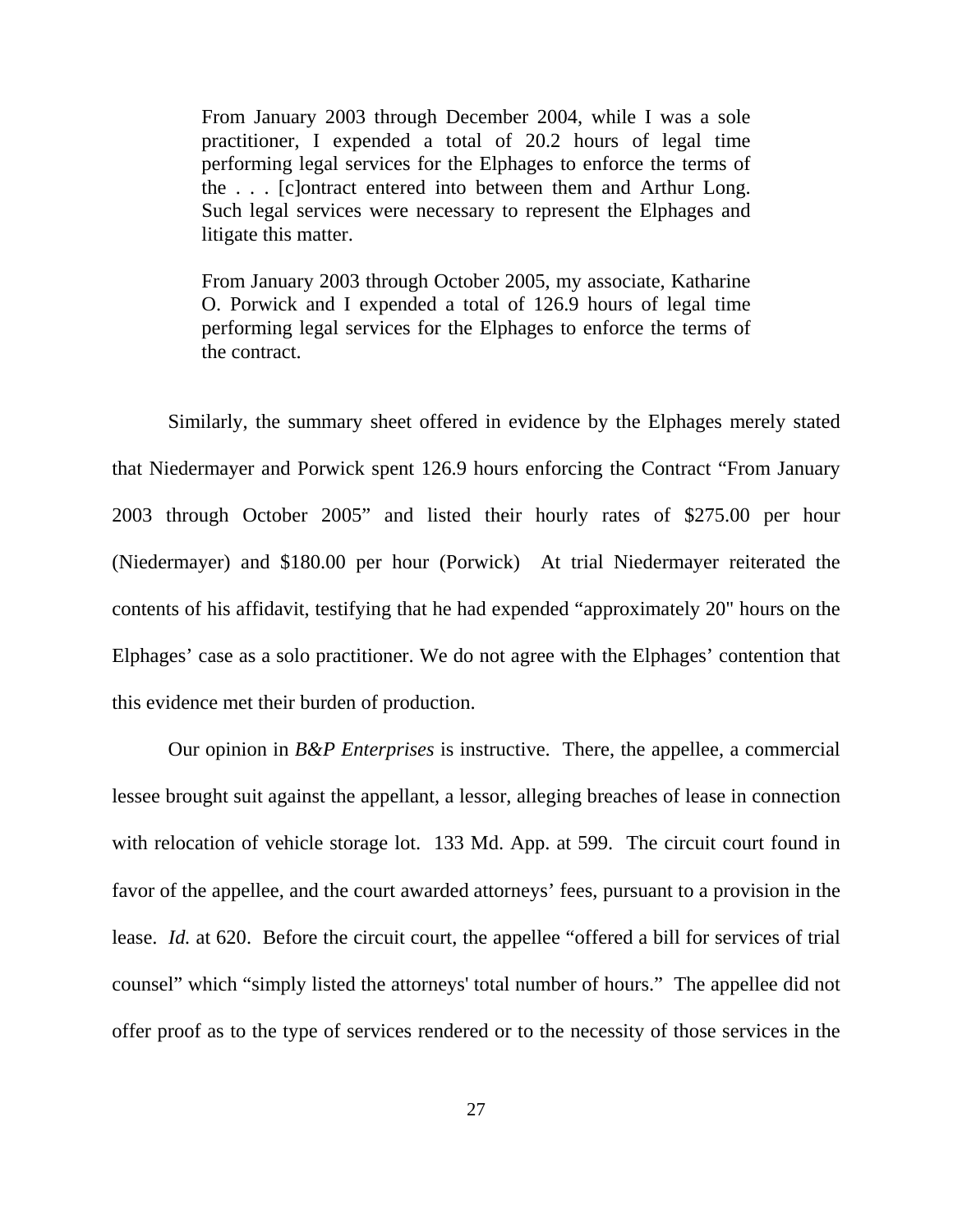litigation. *Id.* Upon review of the record before the trial court, we vacated and remanded the court's decision because the appellee "failed to present sufficient evidence to satisfy the factors articulated in *Maxima* or those derived from the Model Rules of Professional Conduct." *Id.* at We reasoned that a mere "compilation of hours multiplied by fixed hourly rates" would not satisfy the burden of production articulated in *Maxima*. *Id.* at 630.

The same shortcoming exists in the evidence of billings from January 2003 through December 2004 in the case *sub judice*. Like the appellee in *B&P Enterprises*, the Elphages merely presented a "compilation of hours multiplied by fixed hourly rates," *see id*, noting that Niedermayer had spent approximately 20 hours on their case during that time. *See id.* This was clearly "in contravention of the principles espoused in *Maxima*" *Id.* Accordingly we conclude that the Elphages did not meet their burden of production on the issue of attorneys' fees accrued from January 2003 to December 2004.

Next, we note that in analyzing the evidence before it, the trial court did not apply the reasonableness factors articulated in Rule 1.5 that we espoused in *Maxima*. In reaching its conclusion, the trial court focused only on "the amount of work that was put into this case" as detailed in the testimony, as well as the Elphages' billing records and our opinion in *Long I*. Among the factors set out in Maryland Rule of Professional Conduct 1.5 that the trial court failed to consider were:

> (1) the time and labor required, the novelty and difficulty of the questions involved, and the skill requisite to perform the legal services properly; and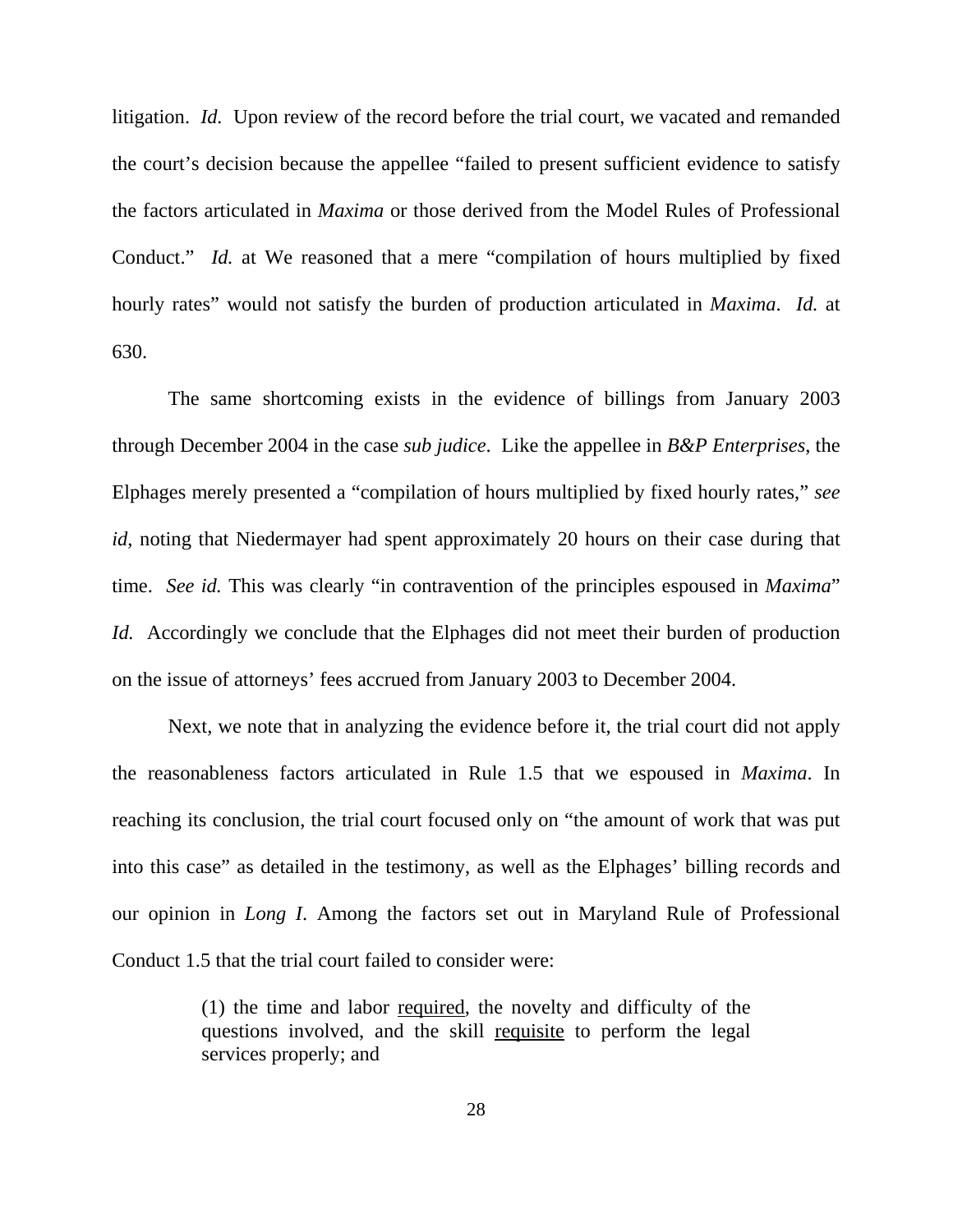(4) the amount involved and the results obtained.

(Emphasis added) See *Maxima* 100 Md. App. at 454-55.

Appellees sought to enforce their contractual rights by pursuing a declaratory judgement action, a method that was wholly ineffective to accomplish their primary goal. As we described in *Long I*, the only available process to enforce a land installment contract is through a foreclosure, which appellees never pursued.The only portion of the declaratory judgment action that reached a substantive conclusion was decided in favor of Long.<sup>18</sup> In addition, the two prior appeals to this Court were decided unfavorably to the Elphages. The trial court should have taken into consideration that a significant portion of the Elphages' attorney's fees were accumulated in connection with this unsuccessful litigation.

 Accordingly, we shall vacate the trial court's award as to attorneys' fees and remand for that court to apply the appropriate standards and determine what, if any, attorney's fees the Elphages may be entitled to recover.19

<sup>&</sup>lt;sup>18</sup> The assignment to Long was held to be valid.

 $19$ Long has filed a motion to supplement the record and record extract by addition of an order respecting fees issued on July 3, 2008, in the declaratory judgment action. Given our disposition of the issues in this appeal, we decline to supplement the record and therefore deny Long's motion.